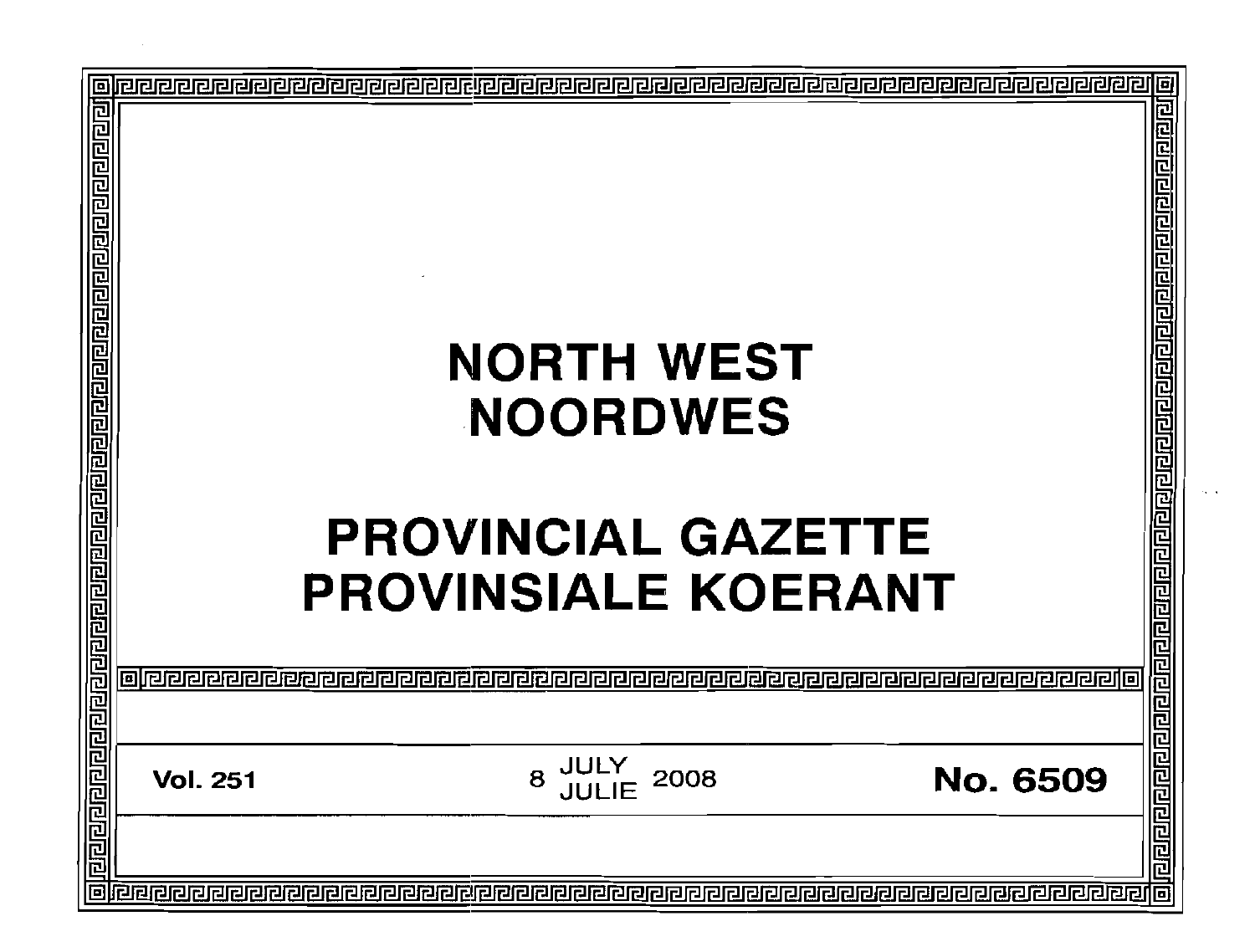# **CONTENTS**

| No.        |                                                                                                           | Page<br>No. | Gazette<br>No. |
|------------|-----------------------------------------------------------------------------------------------------------|-------------|----------------|
|            | <b>GENERAL NOTICES</b>                                                                                    |             |                |
| 387        | Town-planning and Townships Ordi-<br>nance (15/1986): Klerksdorp Amend-                                   |             |                |
| 388        | do.: Klerksdorp Amendment Scheme                                                                          | 8           | 650            |
|            |                                                                                                           | 8           | 650            |
| 389<br>390 | do.: Hartbeespoort Amendment Scheme<br>do.: Ditsobotla Amendment Scheme 23.                               | 9<br>10     | 650<br>650     |
| 391        | do.: Carletonville Amendment Scheme                                                                       |             |                |
| 392        | do.: Carletonville Amendment Scheme                                                                       | 10          | 650            |
| 394        | Removal of Restrictions Act (84/1967):                                                                    | 11          | 650            |
|            | Removal of restrictions: Various portions                                                                 |             |                |
| 400        | of the farm Paardekraal 279 JQ<br>Town-planning and<br>Townships                                          | 12          | 650            |
|            | (15/1986): Ditsobotla<br>Ordinance                                                                        |             |                |
| 401        | Amendment Scheme 24<br>do.: Rustenburg Amendment Scheme                                                   | 14          | 650            |
| 402        | do.: Rustenburg Amendment Scheme                                                                          | 14          | 650            |
| 403        | Potchefstroom Town-planning Scheme,                                                                       | 15          | 650!           |
| 404        | Town-planning and Townships                                                                               | 16          | 650            |
|            | Ordinance (15/1986): Establishment of                                                                     |             |                |
|            | township: Melodie Extension 38                                                                            | 16          | 650            |
| 405        | do.: do.: Carletonville Extension 17                                                                      | 17          | 6509           |
| 406        | do.: do.: Carletonville Extension 18                                                                      | 18          | 6509           |
| 407        | Removal of Restrictions Act 84/1967):<br>Removal of conditions: Portion 87, farm                          |             |                |
|            |                                                                                                           | 19          | 6509           |
| 408        | Development Facilitation Act, 1995:<br>Establishment of land development area:                            |             |                |
|            | Portion 864, farm Vyfhoek 428                                                                             | 21          | 6509           |
| 409        | North West Gambling Act, 2001,                                                                            | 23          | 6509           |
|            | Application for a suitability certificate                                                                 |             |                |
|            | <b>LOCAL AUTHORITY NOTICES</b>                                                                            |             |                |
| 272        | Town-planning and Townships<br>Ordinance (15/1986): Merafong City<br>Local Municipality: Establishment of |             |                |
| 277        | township: Fochville Extension 3<br>Town-planning and Townships<br>Ordinance (15/1986): Local Municipality | 24          | 6509           |
|            | of Madibeng: Hartbeespoort Amendment                                                                      | 25          | 6509           |
| 278        | do.: Rustenburg Amendment Scheme                                                                          | 25          | 6509           |
| 279        | do.: Rustenburg Amendment Scheme                                                                          | 26          | 6509           |
| 280        | do.: Rustenburg Amendment Scheme                                                                          | 26          | 6509           |
| 281        | do.: Rustenburg Amendment Scheme<br>.                                                                     | 27          | 6509           |
| 282        | do.: Rustenburg Amendment Scheme                                                                          | 28          | 6509           |
| 283        | do.: Rustenburg Amendment Scheme                                                                          |             |                |
| 284        | <br>do.: Rustenburg Amendment Scheme                                                                      | 28          | 6509           |
| 285        | do.: Rustenburg Amendment Scheme                                                                          | 29          | 6509           |
| 286        | do.: Rustenburg Amendment Scheme                                                                          | 29          | 6509           |
|            |                                                                                                           | 30          | 6509           |

# **INHOUD**

#### No. No. No. Bladsy Koerant No. No. do.: Rustenburg-wysigingskema 494...... 15 Potchefstroom-dorpsbeplanningskema, do.: do.: Carletonville-uitreiding 17 ......... 18 Ordonnansie op Dorpsbeplanning en Ordonnansie op Dorpsbeplanning en do.: Rustenburg-wysigingskema 336...... 30 **ALGEMENE KENNISGEWINGS** Ordonnansie op Dorpsbeplanning en Dorpe (15/1986): Klerksdorp-wysigingskema 419.............................. 8 do.: Klerksdor -wysigingskema 417 ........ 9 do.: Hartbeespoort-wysigingskema......... 9 do.: Ditsobotla-wysigingskema 23 .......... 10 do.: Carletonville - wysigingskema 160/2008..... 11 do.: Carletonville - wysigingskema 159/2008 11 Wet op Opheffing van Beperkings (84/1967): Opheffing van titelvoorwaardes: Gedeeltes van die plaas Paardekraal 279 JQ .. 13 Ordonnansie op Dorpsbeplanning en Dorpe (15/1986): Ditsobotla-wysigingskema 24................................................. 14 do.: Rustenburg-wysigingskema 485...... 15 1980........................................................ 16 Ordonnansie op Dorpsbeplanning en Dorpe (15/1986): Stigting van dorp: Melodie-uitbreiding 38............................. 17 do.: do.: Carletonville-uitbreiding 18....... 19 Wet op Opheffing van Beperkings (84/1967): Opheffing van voorwaardes: Gedeelte 87, plaas Rietfontein 485 JQ... 20 Wet op Ontwikkelingsfasilitering, 1995: Stigting van grondontwikkelingsgebied: Gedeelte 864, plaas Vyfhoek 428........... 22 North West Gambling Act, 2001: Application for a suitability certificate ...... 23 **PLAASLIKE BESTUURSKENNISGEWINGS** Dorpe (15/1986): Merafong City Plaaslike Munisipaliteit: Stigting van dorp: Fochville-uitbreiding 3.................... 24 Town-planning and Ordinance (15/1986): Local Municipality of Madibeng: Hartbeespoort Amendment Scheme 257........ 25 Dorpe (15/1986): Rustenburg-wysigingskema 227............................................... 26 do.: Rustenburg-wysigingskema 369...... 26<br>do.: Rustenburg-wysigingskema 381...... 27 do.: Rustenburg-wysigingskema 381 ....... 27<br>do.: Rustenburg-wysigingskema 382 ..... 27 do.: Rustenburg-wysigingskema 382...... 27 do.: Rustenburg-wysigingskema 383...... 28 do.: Rustenburg-wysigingskema 384...... 28<br>do.: Bustenburg-wysigingskema 385...... 29 do.: Rustenburg-wysigingskema 385...... 29 do.: Rustenburg-wysigingskema 386...... 30<br>do.: Rustenburg-wysigingskema 336...... 30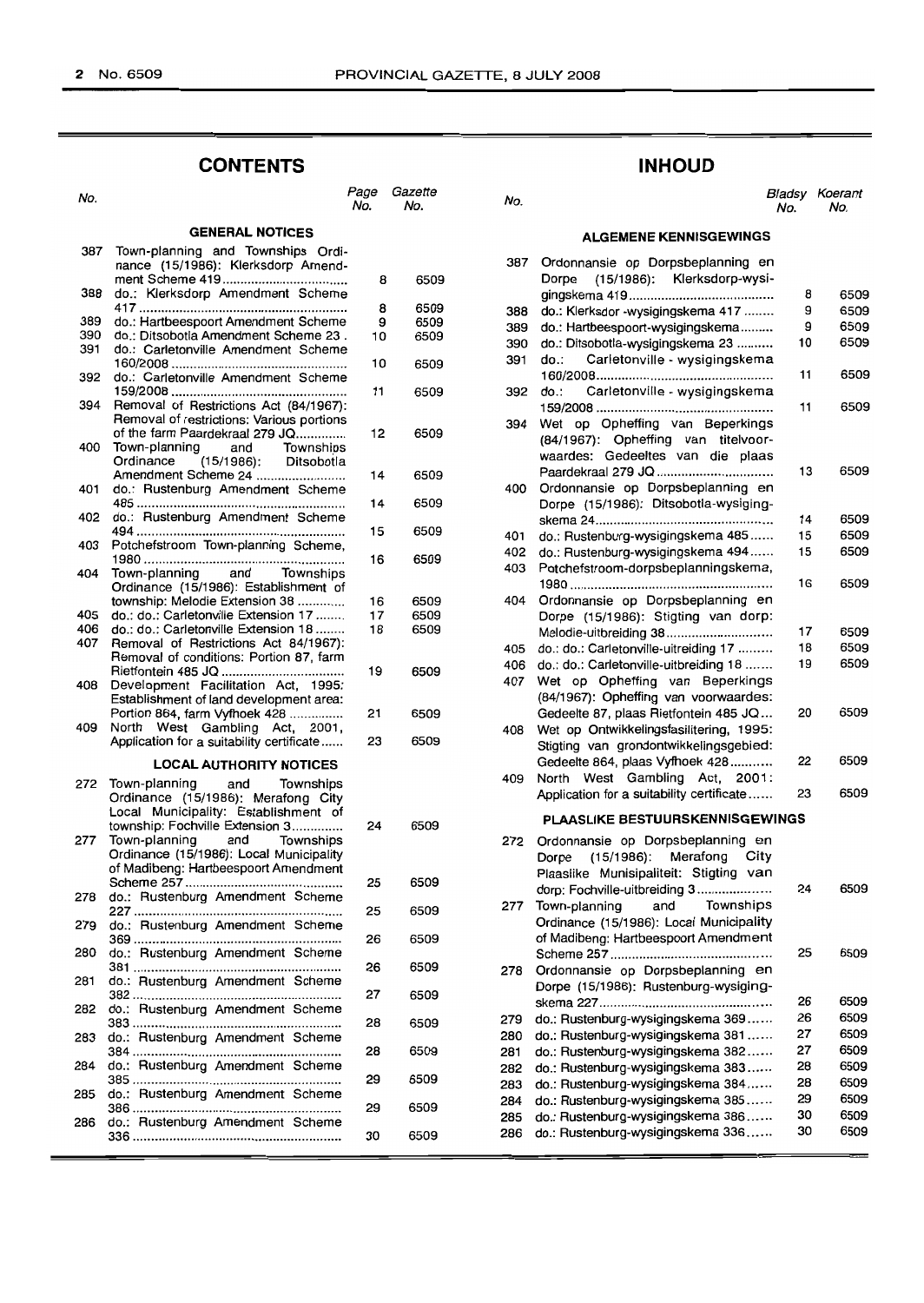| <b>IMPORTANT NOTICE</b>                                 |                                       |  |
|---------------------------------------------------------|---------------------------------------|--|
| The                                                     |                                       |  |
| <b>North West Province Provincial Gazette Function</b>  |                                       |  |
| will be transferred to the                              |                                       |  |
| <b>Government Printer in Pretoria</b>                   |                                       |  |
| as from 1 February 2006                                 |                                       |  |
| <b>NEW PARTICULARS ARE AS FOLLOWS:</b>                  |                                       |  |
| <b>Physical address:</b>                                | Postal address:                       |  |
| <b>Government Printing Works</b><br>149 Bosman Street   | Private Bag X85<br>Pretoria           |  |
| Pretoria                                                | 0001                                  |  |
| New contact persons: Louise Fourie Tel.: (012) 334-4686 |                                       |  |
|                                                         | Mrs H. Wolmarans Tel.: (012) 334-4591 |  |
| Fax number: (012) 323-8805                              |                                       |  |
| E-mail addresses: hester.wolmarans@gpw.gov.za           |                                       |  |
| louis.fourie@gpw.gov.za                                 |                                       |  |
| <b>Contact persons for subscribers:</b>                 |                                       |  |
|                                                         |                                       |  |

Mrs J. Wehmeyer Tel.: (012) 334-4753 Fax.: (012) 323-9574

This phase-in period is to commence from 1 February 2006 (suggest date of advert) and notice comes into operation as from 1 February 2006.

Subscribers and all other stakeholders are advised to send their advertisements directly to the Government Printing Works, 7 days before publication date.

> In future, adverts have to be paid in advance before being published in the Gazette.

AWIE VAN ZVL Advertising Manager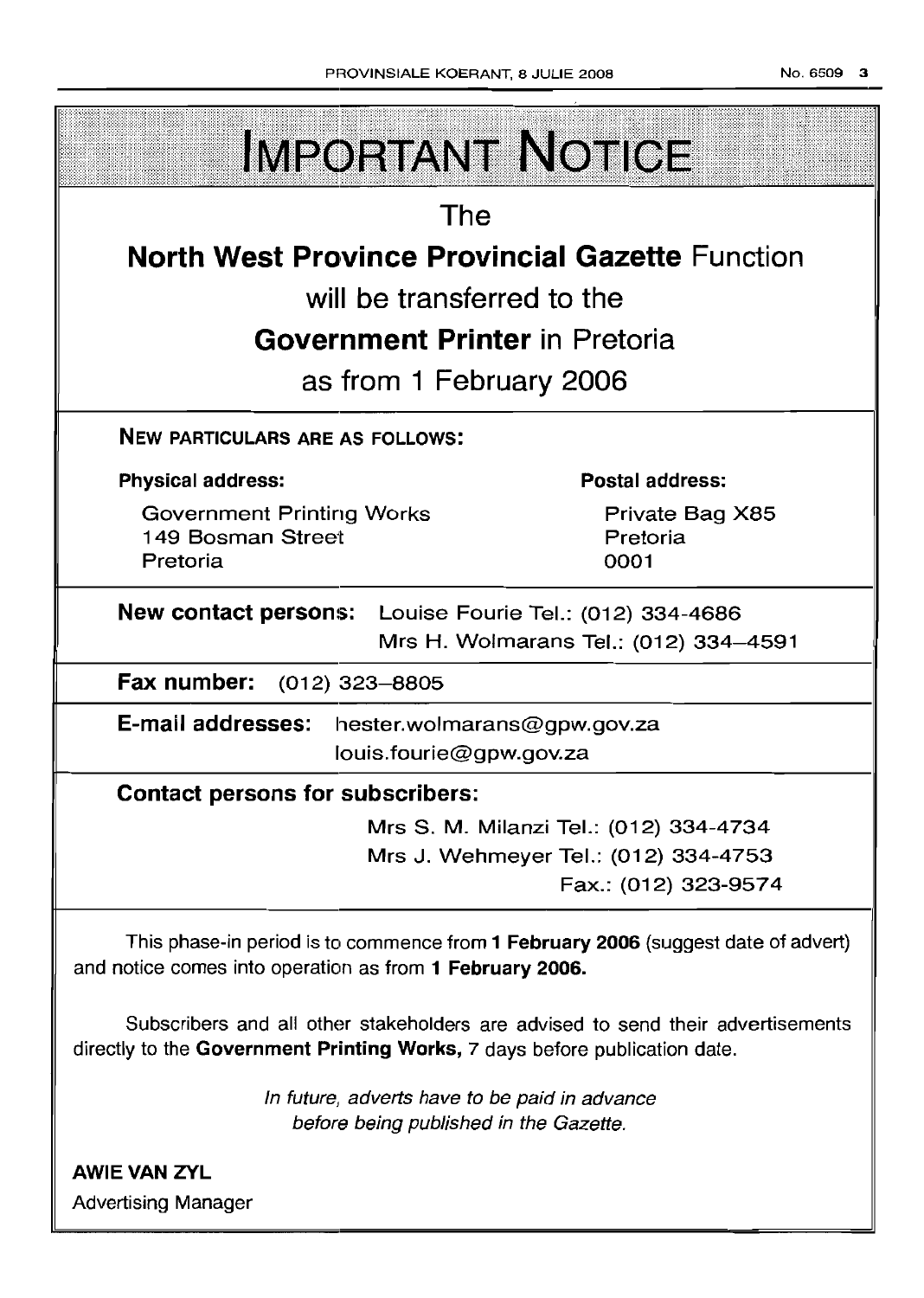| IT IS THE CLIENTS RESPONSIBILITY TO ENSURE THAT THE CORRECT AMOUNT IS PAID<br>AT THE CASHIER OR DEPOSITED INTO THE GOVERNMENT PRINTING WORKS BANK<br>ACCOUNT AND ALSO THAT THE REQUISITION/COVERING LETTER TOGETHER WITH<br>THE ADVERTISEMENTS AND THE PROOF OF DEPOSIT REACHES THE GOVERNMENT<br>PRINTING WORKS IN TIME FOR INSERTION IN THE PROVINCIAL GAZETTE.<br>NO ADVERTISEMENTS WILL BE PLACED WITHOUT PRIOR PROOF OF PRE-PAYMENT.<br>$\frac{1}{4}$ page R 187.37<br>Letter Type: Arial<br><b>Size: 10</b><br>Line Spacing: At:<br>Exactly<br>11pt |                                                                                                       |  |
|-----------------------------------------------------------------------------------------------------------------------------------------------------------------------------------------------------------------------------------------------------------------------------------------------------------------------------------------------------------------------------------------------------------------------------------------------------------------------------------------------------------------------------------------------------------|-------------------------------------------------------------------------------------------------------|--|
| <b>A PRICE</b><br><b>INCREASE OF</b><br><b>8,5% WILL BE</b><br><b>EFFECTIVE ON</b><br><b>ALL TARIFFS</b><br><b>FROM</b><br><b>MAY 2008</b>                                                                                                                                                                                                                                                                                                                                                                                                                | $\frac{1}{4}$ page R 374.75<br>Letter Type: Arial<br>Size: 10<br>Line Spacing: At:<br>Exactly<br>11pt |  |
|                                                                                                                                                                                                                                                                                                                                                                                                                                                                                                                                                           | $\frac{1}{4}$ page R 562.13<br>Letter Type: Arial<br>Size: 10<br>Line Spacing: At:<br>Exactly<br>11pt |  |
|                                                                                                                                                                                                                                                                                                                                                                                                                                                                                                                                                           | 1/ <sub>4</sub> page R 749.50                                                                         |  |

Letter Type: Arial Size: 10 Line Spacing: At:<br>Exactly 11pt Exactly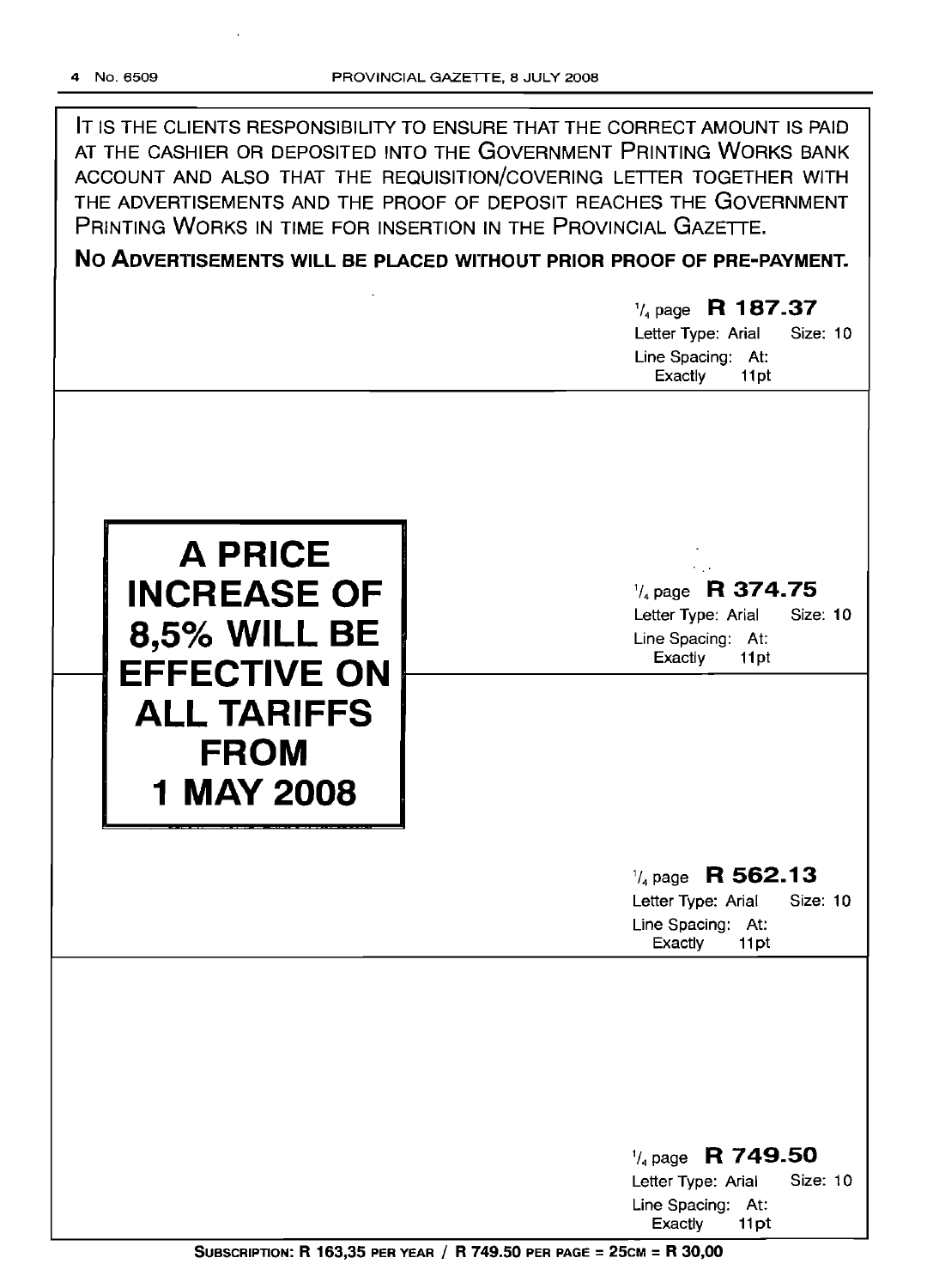

# **CONDITIONS FOR PUBLICATION OF NOTICES**

# **CLOSING TIMES FOR THE ACCEPTANCE OF NOTICES**

- 1. (1) The North West Province Provincial Gazette is published every week on Tuesday, and the closing time for the acceptance of notices which have to appear in the North West Province Provincial Gazette on any particular Tuesday, is **12:00 on a Tuesday for the following Tuesday.** Should any Tuesday coincide with a public holiday, the publication date remains unchanged. However, the closing date for acceptance of advertisements moves backwards accordingly, in order to allow for 7 working days prior to the publication date.
	- (2) The date for the publication of a **separate** North West Province Provincial Gazette is negotiable.
- 2 (1) Copy of notices received **after closing time** will be held over for publication in the next North West Province Provincial Gazette.
	- (2) Amendment or changes in copy of notices cannot be undertaken unless instructions are received before 14:00 on Fridays.
	- (3) Copy of notices for publication or amendments of original copy can not be accepted over the telephone and must be brought about by letter, by fax or by hand. The Government Printer will not be liable for any amendments done erroneously.
	- (4) In the case of cancellations a refund of the cost of a notice will be considered only ifthe instruction to cancel has been received on or before the stipulated closing time as indicated in paragraph 2 (2)

# **ApPROVAL OF NOTICES**

3 In the event where a cheque, submitted by an advertiser to the Government Printer as payment, is dishonoured, then the Government Printer reserves the right to refuse such client further access to the North West Province Provincial Gazette untill any outstanding debts to the Government Printer is settled in full

# **THE GOVERNMENT PRINTER INDEMNIFIED AGAINST LIABILITY**

- 4. The Government Printer will assume no liability in respect of-
	- (1) any delay in the publication of a notice or publication of such notice on any date other than that stipulated by the advertiser;
	- (2) erroneous classification of a notice, or the placement of such notice in any section or under any heading other than the section or heading stipulated by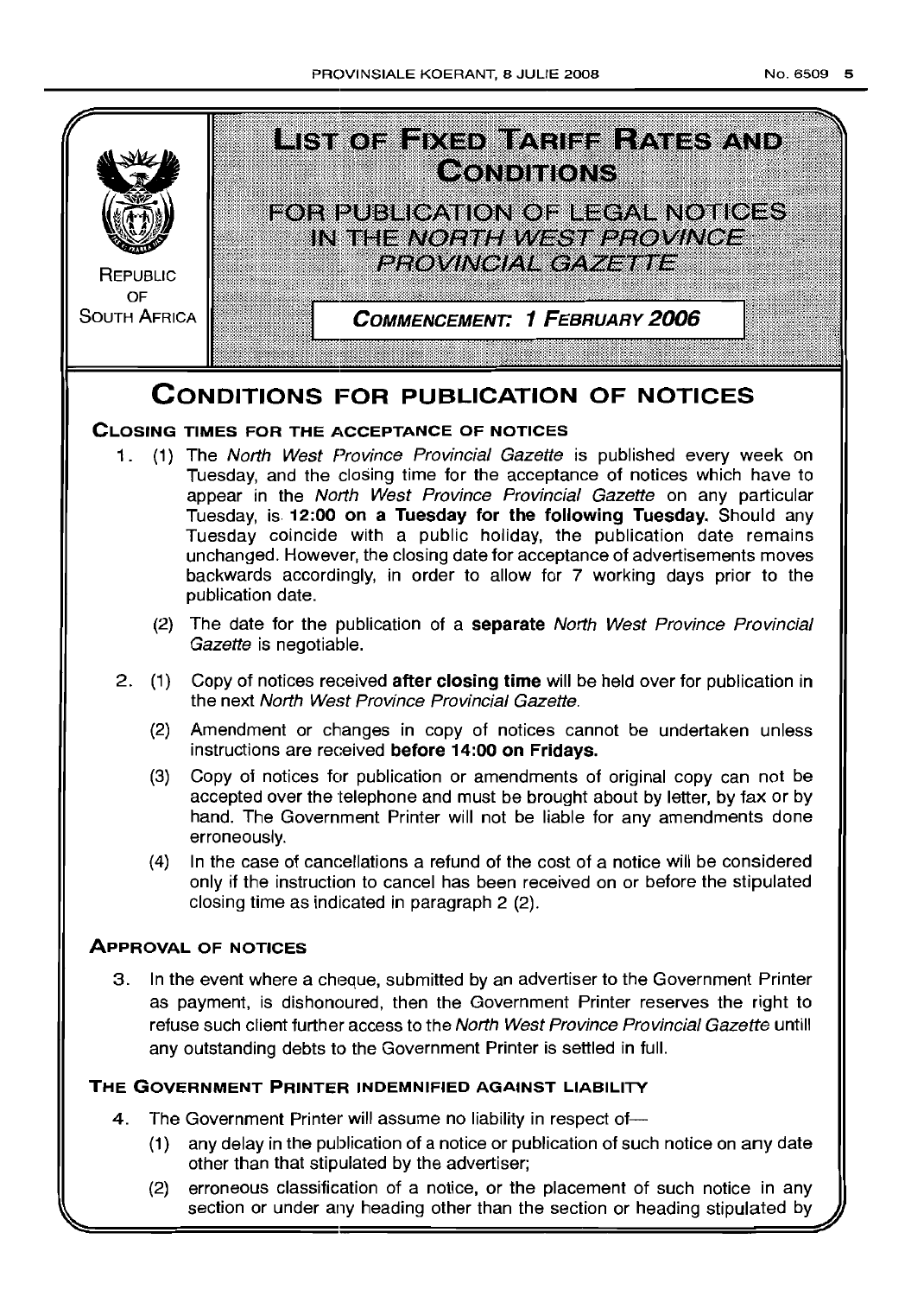- r (3) any editing, revision, omission, typographical errors or errors resulting from faint or indistinct copy.
- (4) The Government Printing Works is not responsible for any amendments.

# LIABILITY OF ADVERTISER

5. Advertisers will be held liable for any compensation and costs arising from any action which may be instituted against the Government Printer in consequence of the publication of any notice.

# **COPY**

- 6. Copy of notices must be typed on one side of the paper only and may not constitute part of any covering letter or document.
- 7. At the top of any copy, and set well apart from the notice, the following must be stated:

Where applicable

- (1) The heading under which the notice is to appear.
- (2) The cost of publication applicable to the notice, in accordance with the "Word Count Table".

# PAYMENT OF COST

- 9. With effect from 1 April 2005 no notice will be accepted for publication unless the cost of the insertion(s) is prepaid in CASH or by CHEQUE or POSTAL ORDERS. It can be arranged that money can be paid into the banking account of the Government Printer, in which case the deposit slip accompanies the advertisement before publication thereof.
- 10. (1) The cost of a notice must be calculated by the advertiser in accordance with the word count table.
	- (2) Where there is any doubt about the cost of publication of a notice, and in the case of copy, an enquiry, accompanied by the relevant copy, should be addressed to the Advertising Section, Government Printing Works, Private Bag X85, Pretoria, 0001 [Fax: (012) 323-8805], before publication.
- 11. Overpayment resulting from miscalculation on the part of the advertiser of the cost of publication of a notice will not be refunded, unless the advertiser furnishes adequate reasons why such miscalculation occurred. In the event of underpayments, the difference will be recovered from the advertiser, and the notice(s) will not be published until such time as the full cost of such publication has been duly paid in cash or by cheque or postal orders, or into the banking account.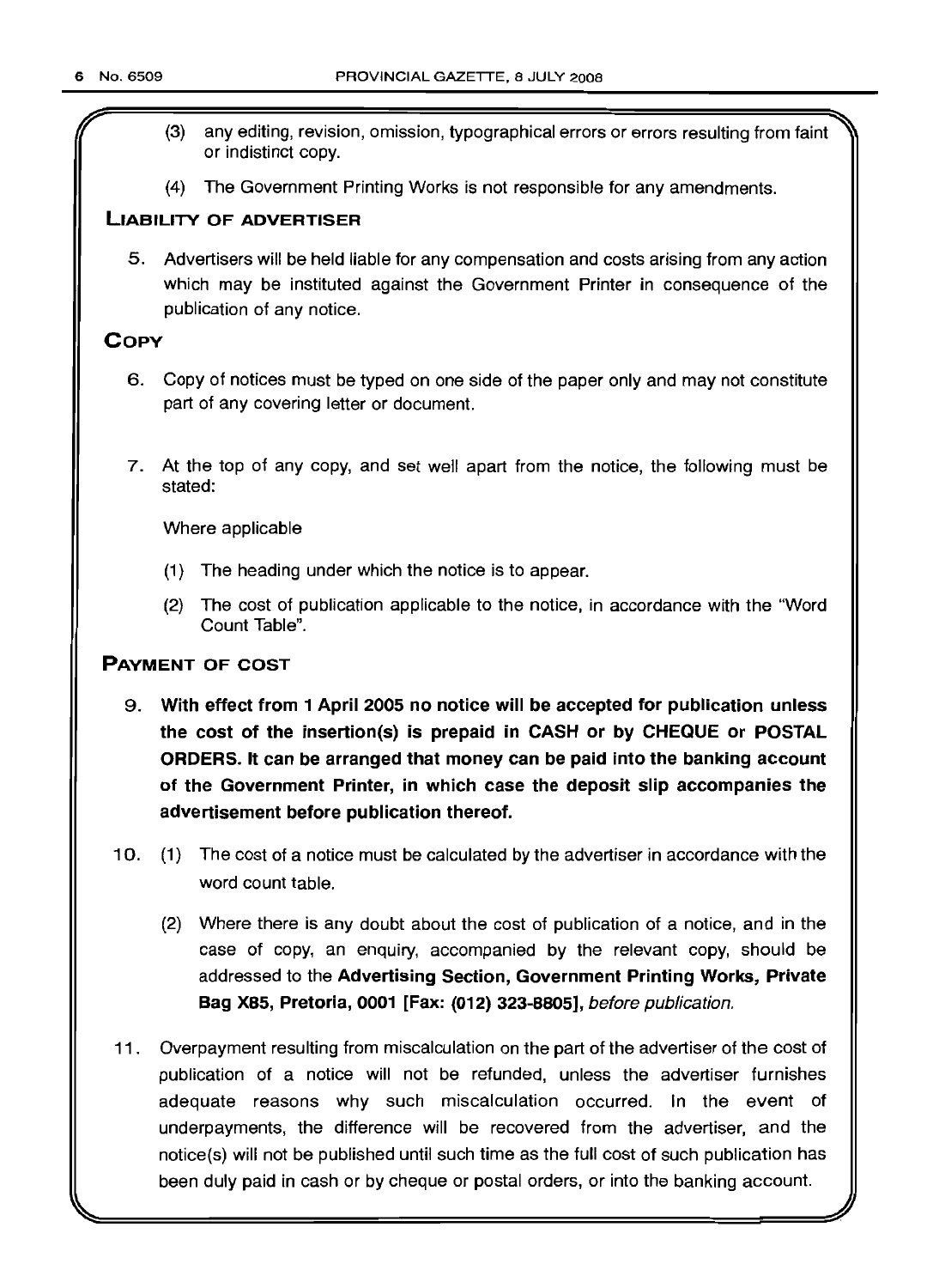- 12. In the event of a notice being cancelled, a refund will be made only if no cost regarding the placing of the notice has been incurred by the Government Printing Works.
- 13. The Government Printer reserves the right to levy an additional charge in cases where notices, the cost of which has been calculated in accordance with the Word Count Table, are subsequently found to be excessively lengthy or to contain overmuch or complicated tabulation.

# PROOF OF PUBLICATION

14. Copies of the North West Province Provincial Gazette which may be required as proof of publication, may be ordered from the Government Printer at the ruling price. The Government Printer will assume no liability for any failure to post such North West Province Provincial Gazette(s) or for any delay in despatching it/them.

# **GOVERNMENT PRINTERS BANK ACCOUNT PARTICULARS**

Bank:

ABSA

BOSMAN STREET

Account No.: 4057114016

Branch code: 632005

Reference No.: 00000050

Fax No.: (012) 323 8805 and (012) 323 0009

# Enquiries:

| Mrs. L. Fourie    | Tel.: (012) 334-4686 |
|-------------------|----------------------|
| Mrs. H. Wolmarans | Tel.: (012) 334-4591 |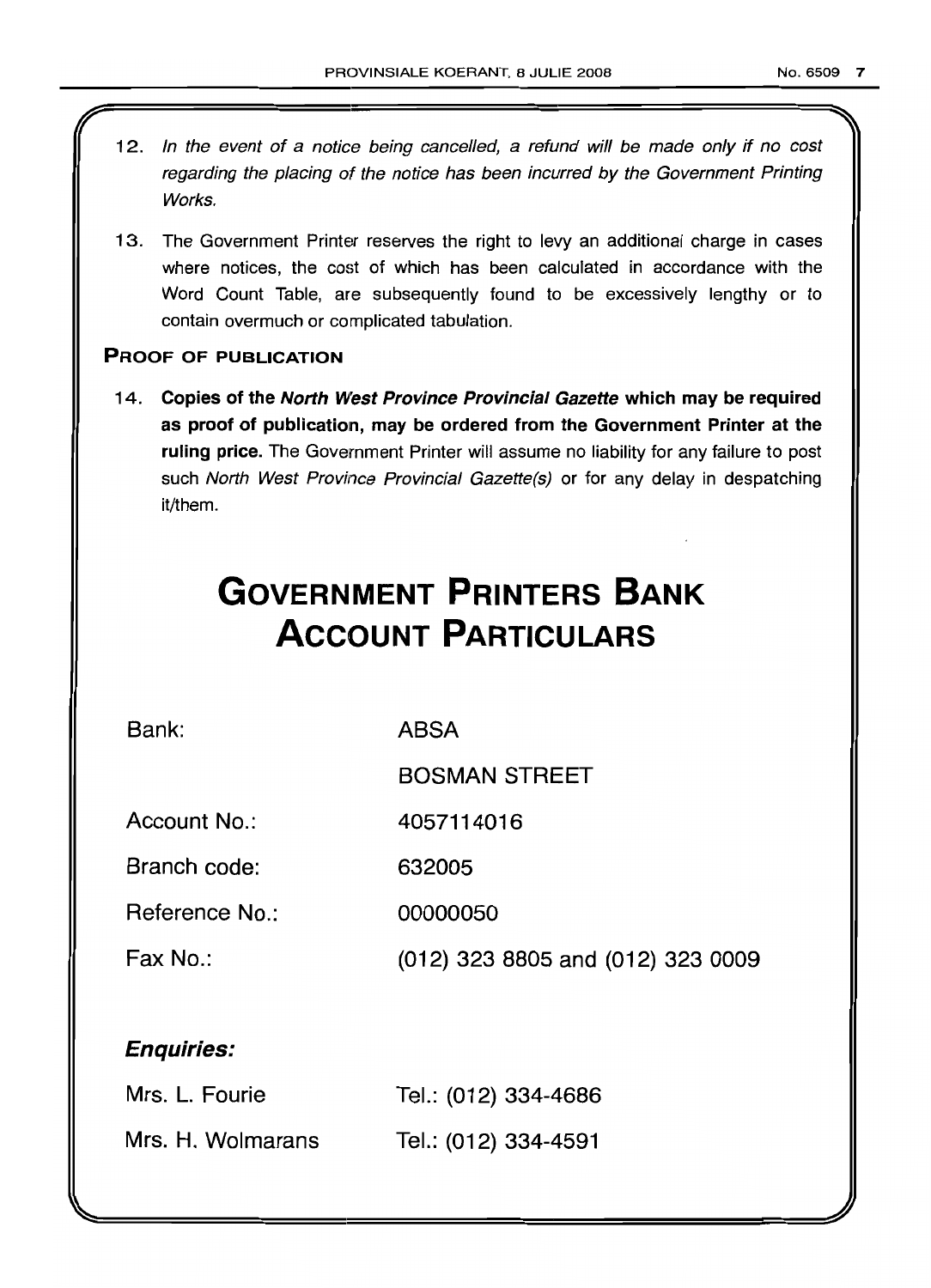# GENERAL NOTICES • ALGEMENE KENNISGEWINGS

# NOTICE 387 OF 2008

NOTICE OF APPLICATION FOR THE AMENDMENT OF THE TOWN-PLANNING SCHEME IN TERMS OF SECTION 56 (1) (b) (i) OF THE TOWN-PLANNING AND TOWNSHIPS ORDINANCE, 1986 (ORDINANCE 15 OF 1986)

#### KLERKSDORP LAND USE MANAGEMENT SCHEME 2005: AMENDMENT SCHEME 419

I, Ian Joynt, authorized agent of the owner of Erven 68, 69 & 70, Doringkruin, hereby give notice in terms of section 56 (1) (b) (i) of the Town-planning and Townships Ordinance, 1986, that I have applied to the City Council of Klerksdorp, for the amendment of the town-planning scheme, known as the Klerksdorp Land Use Management Scheme, 2005, by the rezoning of the property, adjacent to Bauhinia Avenue, from "Residential 1" to "Residential 2" with an annexure.

Particulars of the application will lie for inspection during normal office hours at the office of the Town Clerk, Room 107, Municipal Building, Pretoria Street, Klerksdorp, for the period of 28 days from 1 July 2008.

Objections to or representations in respect of the application must be lodged with or made in writing to the Town Clerk at the above address or at PO Box 99, Klerksdorp, 2570, or at PO Box 5010, Doringkruin, 2576, within a' period of 28 days from 1 July 2008.

Address of agent: I Joynt Land Surveyor, PO Box 5010, Doringkruin, 2576. Tel: (018) 468-7534. Fax: (018) 468-1454.

# KENNISGEWING 387 VAN 2008

**• •**

KENNISGEWING VAN AANSOEK OM WYSIGING VAN DORPSBEPLANNINGSKEMA INGEVOLGE ARTIKEL 56 (1) (b) (i) VAN DIE ORDONNANSIE OP DORPSBEPLANNING EN DORPE, 1986 (ORDONNANSIE 15 VAN 1986)

#### KLERKSDORP GRONDGEBRUIKBESTUURSKEMA 2005: WYSIGINGSKEMA 419

Ek, Ian Joynt, gemagtigde agent van die eienaar van Erwe 68, 69 & 70, Doringkruin, gee hiermee ingevolge artikel 56 (1) (b) (i) van die Ordonnansie op Dorpsbeplanning en Dorpe, 1986, kennis dat ek by die Stadsraad van Klerksdorp aansoek gedoen het om die wysiging van die dorpsbeplanningskema bekend as die Klerksdorp Grondgebruikbestuurskema, 2005, soos gewysig, deur die hersonering van die eiendom hierbo beskryf, geleë aanliggend aan Bauhinialaan, van "Residensieel 1" tot "Residensieel 2" met 'n bylae.

Besonderhede van die aansoek lê ter insae gedurende gewone kantoorure by die kantoor van die Stadsklerk, Pretoriastraat, Burgersentrum, Kamer 107, Klerksdorp, vir 'n tydperk van 28 dae vanaf 1 Julie 2008.

Besware teen of vertoë ten opsigte van die aansoek moet binne 'n tydperk van 28 dae skriftelik by of tot die Stadsklerk by bovermelde adres of by Posbus 99, Klerksdorp, 2570 of by Posbus 5010, Doringkruin, 2576, ingedien of gerig word, binne 'n tydperk van 28 dae vanaf 1 Julie 2008.

Adres van agent: I Joynt Landmeter, Posbus 5010, Doringkruin, 2576. Tel. (018) 468-7534. Faks (018) 468-1454.

1-08

# NOTICE 388 OF 2008

NOTICE OF APPLICATION FOR THE AMENDMENT OF THE TOWN-PLANNING SCHEME IN TERMS OF SECTION 56 (1) (b) (i) OF THE TOWN-PLANNING AND TOWNSHIPS ORDINANCE, 1986 (ORDINANCE 15 OF 1986)

#### KLERKSDORP LAND USE MANAGEMENT SCHEME 2005: AMENDMENT SCHEME 417

I, Ian Joynt, authorized agent of the owner of Portion 1 of Erf 15 and Erf 16, Wilkoppies, hereby give notice in terms of section 56 (1) (b) (i) of the Town-planning and Townships Ordinance, 1986, that I have applied to the City Council of Klerksdorp, for the amendment of the town-planning scheme, known as the Klerksdorp Land Use Management Scheme, 2005, by the rezoning of the property, adjacent to Second Street, from "Resitential 1" to "Residential 2" with an Annexure.

Particulars of the application will lie for inspection during normal office hours at the office of the Town Clerk, Room 107, Municipal Building, Pretoria Street, Klerksdorp, for the period of 28 days from 1 July 2008.

Objections to or representations in respect of the application must be lodged with or made in writing to the Town Clerk at the above address or at PO Box 99, Klerksdorp, 2570, or at PO Box 5010, Doringkruin, 2576, within a period of 28 days from 1 July 2008.

Address of agent: I Joynt Land Surveyor, PO Box 5010, Doringkruin, 2576. Tel: (018) 468-7534. Fax: (018) 468-1454.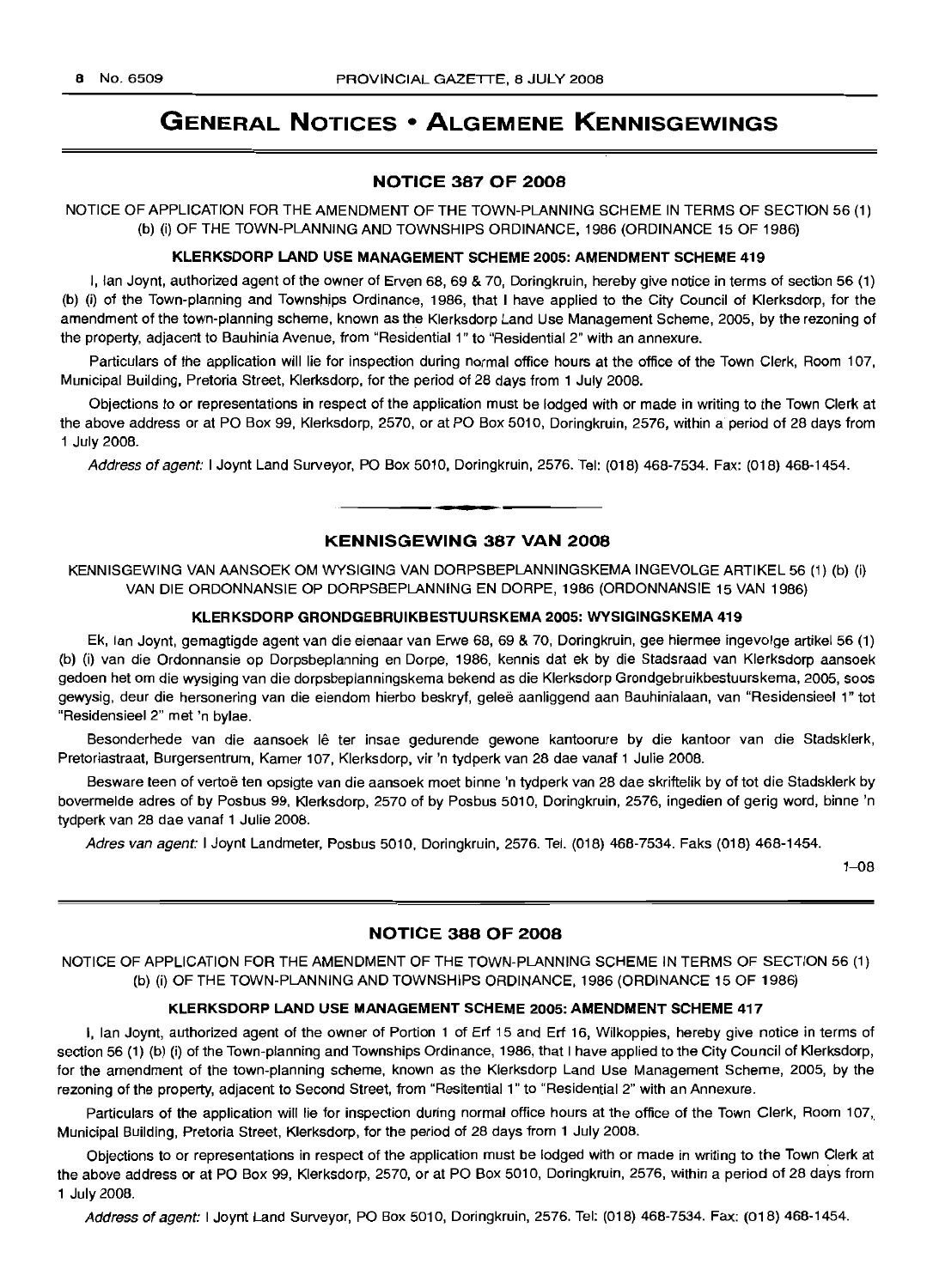# **KENNISGEWING 388 VAN 2008**

KENNISGEWING VAN AANSOEK OM WYSIGING VAN DORPSBEPLANNINGSKEMA INGEVOLGE ARTIKEL 56 (1) (b) (i) VAN DIE ORDONNANSIE OP DORPSBEPLANNING EN DORPE, 1986 (ORDONNANSIE 15 VAN 1986)

# **KLERKSDORP GRONDGEBRUIKBESTUURSKEMA** 2005: **WYSIGINGSKEMA** 417

Ek, Ian Joynt, gemagtigde agent van die eienaar van Gedeelte 1 van Erf 15 & Erf 16, Wilkoppies, gee hiermee ingevolge artikel 56 (1) (b) (i) van die Ordonnansie op Dorpsbeplanning en Dorpe, 1986, kennis dat ek by die Stadsraad van Klerksdorp aansoek gedoen het om die wysiging van die dorpsbeplanningskema bekend as die Klerksdorp Grondgebruikbestuurskema, 2005, soos gewysig, deur die hersonering van die eiendom hierbo beskryf, gelee aanliggend aan Second Straat, van "Residensieel 1" tot "Residensieel 2" met 'n Bylae.

Besonderhede van die aansoek lê ter insae gedurende gewone kantoorure by die kantoor van die Stadsklerk, Pretoriastraat, Burgersentrum, Kamer 107, Klerksdorp, vir 'n tydperk van 28 dae vanaf 1 Julie 2008.

Besware teen of vertoe ten opsigte van die aansoek moet binne 'n tydperk van 28 dae skriftelik by of tot die Stadsklerk by bovermelde adres of by Posbus 99, Klerksdorp, 2570 of by Posbus 5010, Doringkruin, 2576, ingedien of gerig word, binne 'n tydperk van 28 dae vanaf 1 Julie 2008.

Adres van agent: I Joynt Landmeter, Posbus 5010, Doringkruin, 2576. Tel. (018) 468-7534. Faks (018) 468-1454.

1-8

# **NOTICE 389 OF 2008**

NOTICE OF APPLICATION FOR AMENDMENT OF TOWN-PLANNING SCHEME IN TERMS OF SECTION 56 (1) (b) (i) OF THE TOWN-PLANNING AND TOWNSHIPS ORDINANCE, 1986 (ORDINANCE 15 OF 1986)

# **HAFITBEESPOORT AMENDMENT SCHEME**

JJ Coetsee, Townplanner, being the authorized agent of the owner of Portion 5 of Erf 1029, Schoemansville Extension 2, hereby give notice in terms of section 56 (1) (b) (i) of the Town-planning and Townships Ordinance, 1986, that I have applied to the Local Municipality of Madibeng, for the amendment of the town-planning scheme, known as Hartbeespoort Town-planning Scheme, 1993, by the rezoning of the property described above, situated next to Tielman Street and Magalies Boulevard, in the township Schoemansville Extension 2, from "Special" for dwelling units and a community hall, and such other uses as the Council may determine, to "Special" for shops, offices, professional rooms, restaurants, places of refreshment, hotel, places of amusement, places of instruction, drive-in restaurants, institutions, clinic, conference facilities, motor dealership that includes showrooms and service centre, residential buildings, dwelling units and with the consent of the Council such other uses as it may approve subject to conditions the Council may determine.

Particulars of the application will lie for inspection during normal office hours at the Municipal Offices, Van Velden Street, Brits, for a period of 28 days from 1 July 2008.

Objections to or representations in respect of the application must be lodged with or made in writing to the Municipal Manager, at the above address or at PO Box 106, Brits, 0250, within a period of 28 days from 1 July 2008.

Full name of Applicant: JJ Coetsee, Townplanner.

Authorised Agent: JJ Coetsee Townplanner, Postnet Suite 63, Private Bag X1, Florida Hills, 1716. Tel. (011) 768-4338. Fax (011) 768-2704.

# **KENNISGEWING 389 VAN 2008**

**• •**

KENNISGEWING VAN AANSOEK OM WYSIGING VAN DORPSBEPLANNINGSKEMA INGEVOLGE ARTIKEL 56 (1) (b) (i) VAN DIE ORDONNANSIE OP DORPSBEPLANNING EN DORPE, 1986 (ORDONNANSIE 15 VAN 1986)

## **H.ARTBEESPOORT-WYSIGINGSKEMA**

JJ Coetsee, Stadsbeplanner, synde die gemagtigde agent van die eienaar van Gedeelte 5 van Erf 1029, Schoemansvilleuitbreiding 2, gee hiermee ingevolge artikel 56 (1) (b) (i) van die Ordonnansie op Dorpsbeplanning en Dorpe, 1986, kennis dat ek by die Plaaslike Munisipaliteit van Madibeng aansoek gedoen het om die wysiging van dorpsbeplanningskema, bekend as Hartbeespoort-dorpsbeplanningskema, 1993, deur die hersonering van die eiendom hierbo beskryf, geleë aanliggend tot Tielmanstraat en Magalies Boulevard in die dorp Schoemansville-uitbreiding 2, vanaf "Spesiaal" vir wooneenhede en 'n gemeenskapsentrum en sodanige ander gebruike soos die Raad mag bepaal, na "Spesiaal" vir winkels, kantore, professionele kamers, restaurante, verversingsplekke, hotel, vermaalikheidsplekke, onderrigplekke, inry-restaurante, inrigtings, kliniek, konferensiefasiliteite, motorhandelaarsbesigheid wat ook insluit vertoonlokale en dienssentrum, woongeboue, wooneenhede en met die toestemming van die Raad sodaniqe ander gebruike soos wat die Raad mag goedkeur onderworpe aan voorwaardes wat die Raad mag oplê.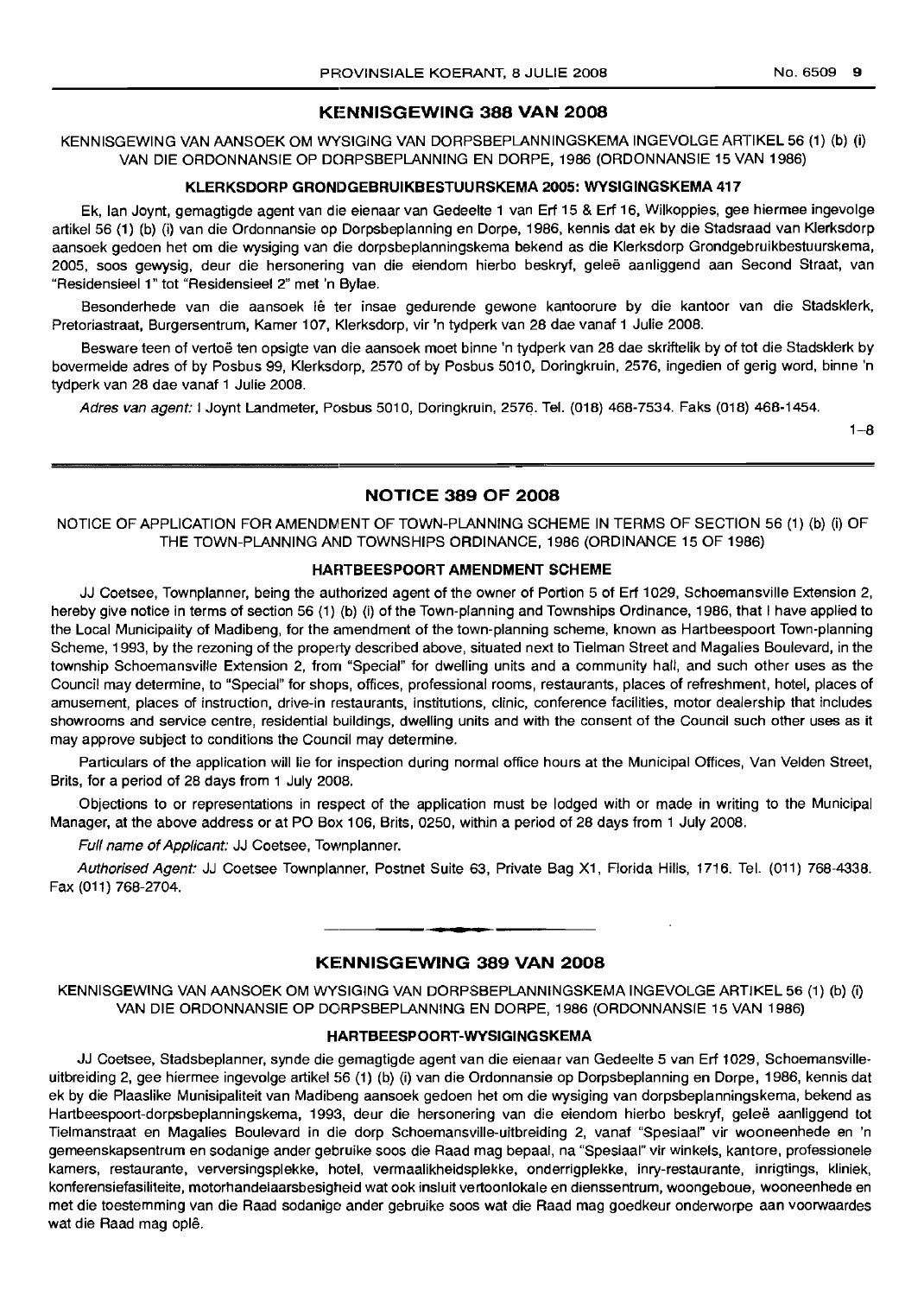Besonderhede van die aansoek lê ter insae gedurende gewone kantoorure by die Munisipale Kantore, van Veldenstraat, Brits, vir 'n tydperk van 28 dae vanaf 1 Julie 2008.

Besware of vertoë ten opsigte van die aansoek moet binne 'n tydperk van 28 dae vanaf 1 Julie 2008 skriftelik by of tot die Munisipale Bestuurder by bovermelde adres of by Posbus 106, Brits, 0250, ingedien word.

Volle naam van Aansoeker: JJ Coetsee, Stadsbeplanner.

Gemagtigde Agent: JJ Coetsee Stadsbeplanner, Postnet Suite 63, Privaat Sak X1, Florida Hills, 1716. Tel. (011) 768-4338. Faks (011) 768-2704.

 $1 - 08$ 

# NOTICE 390 OF 2008

NOTICE OF APPLICATION FOR AMENDMENT OF THE TOWN-PLANNING SCHEME IN TERMS OF SECTION 56 (1) (b) (i) OF THE TOWN-PLANNING AND TOWNSHIPS ORDINANCE, 1986 (ORDINANCE 15 OF 1986)

#### DITSOBOTLA AMENDMENT SCHEME 23

I, J.A. Siabbert, on behalf of Rhinoprops 16 (Pty) Ltd, the owner of Portion 63 (a portion of Portion 1) of the farm Elandsfontein 34 I.P., Lichtenburg, hereby give notice in terms of section 56 (1 )(b)(i) of the Town-planning and Townships Ordinance, 1986, that I have applied to the Ditsobotla Local Municipality for the amendment of the town-planning scheme known as Ditsobotla Town-planning Scheme, 2007, by the rezoning of the property described above, situated at the farm Elandsfontein, Lichtenburg, from "Agricultural" to "Special" with an annexure, for the development of a mill, office and store facilities.

Particulars of the application will lie for inspection during normal office hours at the office of the Municipal Manager, Room 4, from 1 JUly 2008.

Objections to or representations in respect of the application must be lodged with or made in writing to the Municipal Manager, at the above address or at PO Box 7, Lichtenburg, 2740, within a period of 28 days from 1 July 2008.

Address of Applicant: P.O. Box 1473, Lichtenburg, 2740.

## KENNISGEWING 390 VAN 2008

**• •**

KENNISGEWING VAN AANSOEK OM WYSIGING VAN DORPSBEPLANNINGSKEMA INGEVOLGE ARTIKEL 56 (1) (b) (i) VAN DIE ORDONNANSIE OP DORPSBEPLANNING EN DORPE, 1986 (ORDONNANSIE 15 VAN 1986)

#### DITSOBOTLA-WYSIGINGSKEMA 23

EK, J.A. Slabbert, namens Rhinoprops 16 (Edms) Bpk., die eienaar van Gedeelte 63 ('n gedeelte van Gedeelte 1) van die plaas Elandsfontein 34 I.P., Lichtenburg, gee hiermee ingevolge artikel 56 (1 )(b)(i) van die Ordonnansie op Dorpsbeplanning en Dorpe, 1986, kennis dat ek by die Ditsobotla Plaaslike Munisipaliteit aansoek gedoen het om die wysiging van die dorpsbeplanningskema bekend as Ditsobotla-dorpsbeplanningskema, 2007, deur die hersonering van die eiendom hierbo beskryf, qelee te Elandsfontein, Lichtenburg, van "Landbou" na "Spesiaal" met 'n aanhangsel, vir die ontwikkeling van 'n meule, kantoor- en stoorfasiliteite.

Besonderhede van die aansoek lê ter insae gedurende gewone kantoorure by die kantoor van die Munisipale Bestuurder, Kamer 4, Eerste Vloer, Burgersentrum, h/v Dr. Nelson Mandelaweg en Transvaalstraat, Lichtenburg, Tel. No. (018) 632-5051, vir 'n tydperk van 28 dae vanaf 1 Julie 2008.

Besware teen of vertoe ten opsigte van die aansoek moet binne 'n tydperk van 28 dae vanaf 1 Julie 2008 skriftelik by of tot die Munisipale Bestuurder by bovermelde adres of by Posbus 7, Lichtenburg, 2740, ingedien of gerig word.

Adres van Applikant: Posbus 1473, Lichtenburg, 2740.

01-08

#### NOTICE 391 OF 2008

#### CARLETONVILLE AMENDMENT SCHEME 160/2008

I, Cassie Peiser Property Consultant, being the authorised agent of the owner of proposed Portions 38 and 39 (portions of Portion 24) of the farm Varkenslaagte 119 IQ, hereby give notice in terms of section 56(1)(b)(i) of the Town-planning and Townships Ordinance, 1986 (Ordinance 15 of 1986), that I have applied to Merafong City Local Municipality for the amendment of the Carletonville Town-planning Scheme, 1993, by the rezoning of Portions 38 and 39 (portions of Portion 24) of the farm Varkenslaagte 119 IQ, situated 500 metres south of the Potchefstroom/Carletonville Road and 5 kilometers west of Carletonville, from "Undetermined" to "Special" for industrial purposes, uses incidental and subservient to industrial uses, staff accommodation and place of refreshment in order to use the property for the uses as mentioned.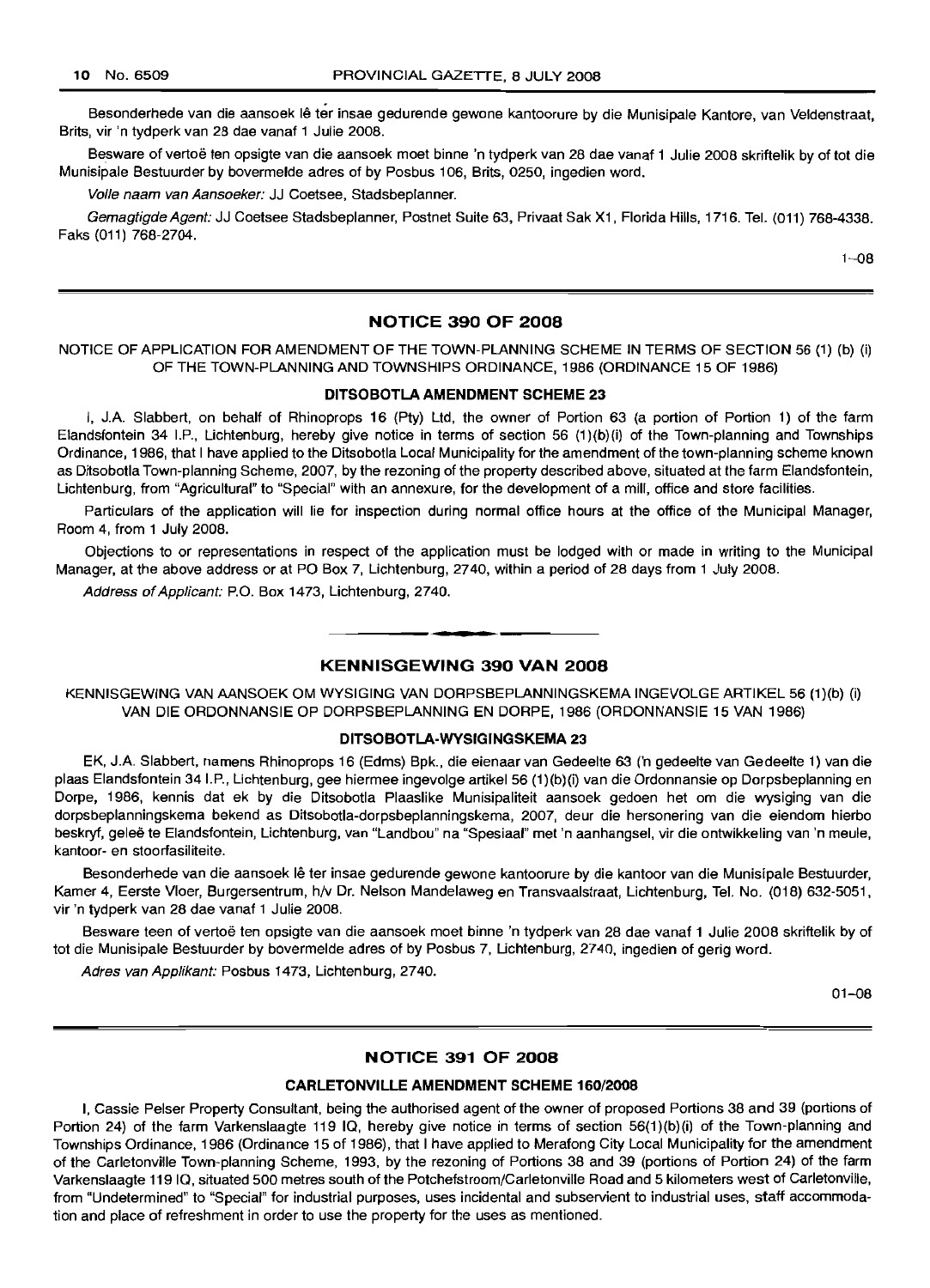Particulars of the application will lie for inspection during normal office hours at the office of the Manager: Town Planning, Ground Floor, Civic Centre, Carletonville, for a period of 28 days from 1 July 2008.

Objections to or representations in respect of the application must be lodged with or made in writing to the Manager: Townplanning at the said address or at PO Box 3, Carletonville, 2500, within a period of 28 days from 1 July 2008.

Address of the agent: Cassie Peiser Property Consultant, PO Box 7303, Krugersdorp North, 1741. Tel. (011) 660-4342. E-mail: cppc@telkomsa.net

# I **• I KENNISGEWING 391 VAN 2008**

## **CARLETONVILLE-WYSIGINGSKEMA** 160/2008

EK, Cassie Peiser Property Consultant, synde die gemagtigde agent van die eienaar van voorgestelde Gedeeltes 38 en 39 (gedeeltes van Gedeelte 24), van die plaas Varkenslaagte 119 IQ, gee hiermee kragtens die bepalings van artikel 56 (1)(b)(i) van die Ordonnansie op Dorpsbeplanning en Dorpe, 1986 (Ordonnansie 15 van 1986), kennis dat ek by Merafong Stad Plaaslike Munisipaliteit aansoek gedoen het om die wysiging van die dorpsbeplanningskema bekend as die Carletonvilledorpsbeplanningskema, 1993, deur die hersonering van Gedeeltes 38 en 39 (gedeeltes van Gedeelte 24) van die plaas Varkenslaagte 119, gelee 500 meter suid van Potchefstroom/Carletonville-pad en 5 kilometer wes van Carletonville van "Onbepaald" na "Spesiaal" vir nywerheidsdoeleindes, gebruike ondergeskik en aanverwant aan nywerhede, persooneelbehuising en verversingsplek ten einde die eiendom vir nywerheidsdoeleindes, ingesluit behuising vir personeel en kafeteria, te gebruik.

Besonderhede van die aansoek lê ter insae gedurende gewone kantoorure by die kantoor van die Bestuurder: Stadsbeplanning, Grondvloer, Burgersentrum, Carletonville, vir 'n tydperk van 28 dae vanaf 1 Julie 2008.

Besware teen of vertoe ten opsigte van die aansoek moet binne 'n tydperk van 28 dae vanaf 1 Julie 2008 skriftelik by die Bestuurder: Stadsbeplanning by bovermelde adres of by Posbus 3, Carletonville, 2500, ingedien of gerig word.

Adres van die agent: Cassie Peiser Property Consultant, Posbus 7303, Krugersdorp-Noord, 1741. Tel. (011) 660-4342. E-pos: cppc@telkomsa.net

01-08

#### **NOTICE 392 OF 2008**

NOTICE OF APPLICATION FOR AMENDMENT OF THE CARLETONVILLE TOWN-PLANNING SCHEME, 1993, IN TERMS OF SECTION 56 (1)(b)(i) OF THE TOWN-PLANNING AND TOWNSHIPS ORDINANCE, 1986 (ORDINANCE 15 OF 1986)

# **CARLETONVILLE AMENDMENT SCHEME** 159/08

We, Welwyn Town and Regional Planners, being the authorised agent of the owner of Erf 150, situated in the town Pretoriusrus, hereby give notice in terms of section 56(1)(b)(i) of the Town-planning and Townships Ordinance, 1986, that we have applied to the Merafong City Council, for the amendment of the town-planning scheme, known as the Carletonville Town Planning Scheme, 1993, by the rezoning of the property described above, situated on 5 Douglas Street, Pretoriusrus, from "Residential 1" to "Special" with annexure for a guesthouse.

Particulars of the application will lie for inspection during normal office hours at the office of the Municipal Manager, 3 Halite Street, Carletonville, for a period of 28 days from 1 July 2008.

Objections to or representations in respect of the application must be lodged with or made in writing to the Municipal Manager at the above address or at PO Box 3, Carletonville, 2499, within a period of 28 days from 1 July 2008.

Address of applicant: Welwyn Town and Regional Planners, PO Box 20508, Noordbrug, 2522. Tel. (018) 293-1536.

**• •**

#### **KENNISGEWING 392 VAN 2008**

KENNISGEWING VAN AANSOEK OM WYSIGING VAN DIE CARLETONVILLE-DORPSBEPLANNINGSKEMA, 1993 INGEVOLGE ARTIKEL 56 (1)(b) (i) VAN DIE ORDONNANSIE OP DORPSBEPLANNING EN DORPE, 1986 (ORDONNANSIE 15 VAN 1986)

#### **CARLETONVILLE-WYSIGINGSKEMA** 159/08

Ons, Welwyn Stads- en Streekbeplanners, synde die gemagtigde agent van die eienaar van Erf 150, gelee in die dorp, Pretoriusrus, ingevolge artikel 56 (1)(b)(i) van die Ordonnansie op Dorpsbeplanning en Dorpe, 1986, gee hiermee kennis dat ons by die Merafong Stadsraad aansoek gedoen het om die wysiging van die dorpsbeplanningskema, bekend as die Carletonville-dorpsbeplanningskema, 1993, deur die hersonering van die eiendom hierbo beskryf, gelee te Douglasstraat 5, Pretoriusrus, vanaf "Residensieel 1" na "Spesiaal" met bylae vir 'n gastehuis.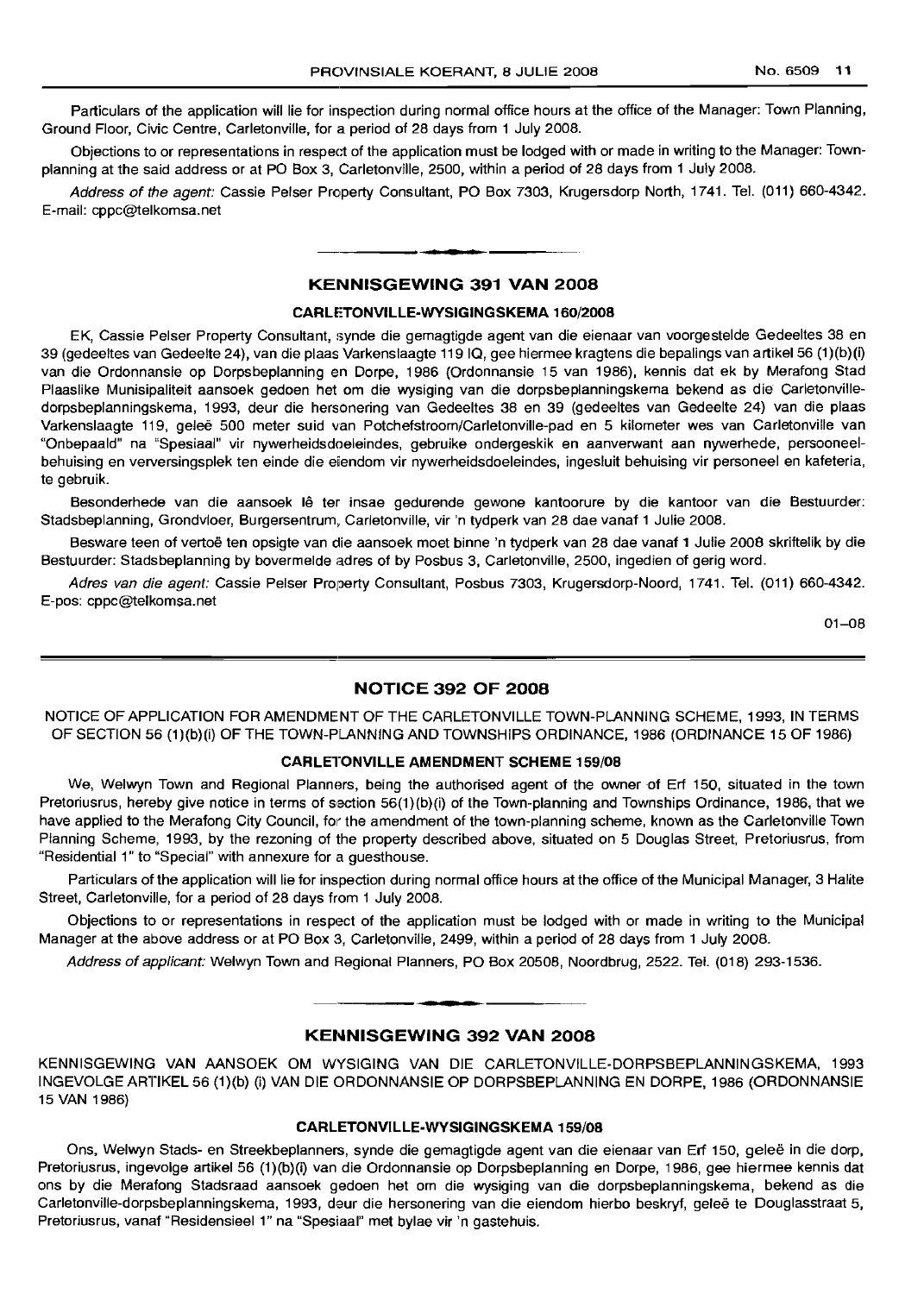Besonderhede van die aansoek lê ter insae gedurende gewone kantoorure by die kantoor van die Munisipale Bestuurder, Halitestraat 3, Carletonville, vir 'n tydperk van 28 dae vanaf 1 Julie 2008.

Besware teen of vertoe ten opsigte van die aansoek moet binne 'n tydperk van 28 dae vanaf 1 Julie 2008 skriftelik tot die Munisipale Bestuurder by bovermelde adres of by Posbus 3, Carletonville, 2499, ingedien of gerig word.

Adres van applikant: Welwyn Stads- en Streekbeplanners, Posbus 20508, Noordbrug, 2522. Tel. (018) 293-1536.

01-08

# NOTICE 394 OF 2008

#### REMOVAL OF RESTRICTIONS ACT, 1967

# REMOVAL OF RESTRICTIONS OF VARIOUS PORTIONS OF THE FARM PAARDEKRAAL 279 J.Q.

It is hereby notified that application has been made in terms of section 3 (1) of the Removal of Restrictions Act, 1967 (Act No. 84 of 1967), by EPS Consultants, Rustenburg, for the removal of:

#### 1. Deed of Transfer: T99769/2001:'

- A. Paragraph 7: Remainder of Portion 17 of the farm Paardekraal 279 J.Q. Restrictions: A 1 to 9, A 11 and B.
- B. Paragraph 11: Remainder of Portion 37 (a portion of Portion 17) of the farm Paardekraal 279 J.Q. Restrictions: A (a) and (b) (A as a whole), C and D.
- C. Paragraph 9: Remainder of Portion 38 (a portion of Portion 17) of the farm Paardekraal 279 J.Q. Restrictions: 1 (a) to (i) and 1 (k) and 2.
- D. Paragraph 6: Remainder of Portion 43 (a portion of Portion 30) of the farm Paardekraal J.Q. Restrictions: 1 (a) to (c), 2 (a) and (b), 5 and 6.
- E. Paragraph 8: Remainder of Portion 47 (a portion of Portion 18) of the farm Paardekraal J.Q. Restrictions: 1 (a) to (k), 1 (m) and 2.
- F. Paragraph 10: Portion 56 (a portion of Portion 38) of the farm Paardekraal 279 J.Q. Restrictions: 1 (a) to (i), 3 and 4.
- G. Paragraph 39: Portion 76 (a portion of Portion 22) of the farm Paardekraal 279 J.Q. Restrictions:  $A 1$  (a) to (j), C and D.
- H. Paragraph 20: Portion 20 of the farm Paardekraal 279 J.Q. Restrictions: C (a) to (i), D and E.

#### 2. Deed of Transfer: T66566/2004:

- A. Paragraph 2: Remainder of Portion 31 of the farm Paardekraal 279 J.Q. Restrictions: A (1) and B.
- B. Paragraph 5: Portion 48 (a portion of Portion 43) of the farm Paardekraal 269 J.Q. Restrictions: A (1) to (3), B, E and F.
- C. Paragraph 3: Portion 57 (a portion of Portion 31) of the farm Paardekraal 279 J.Q. Restrictions: A and B (2).
- D. Paragraph 4: Portion 72 of the farm Paardekraal 279 J.Q. Restrictions: A 1 (a) to (i), C and D.
- E. Paragraph 7: Remainder of Portion 77 of the farm Paardekraal 279 I.Q. Restrictions: A 1 to 5, B, C1 to 2, F and G.
- F. Paragraph 1: Portion 73 of the farm Paardekraal 279 J.Q. Restrictions: A and C.

#### 3. Deed of Transfer: T115341/2003:

- A. Paragraph 1: Portion 74 of the farm Paardekraal 279 J.Q. Restrictions: A (1) and B.
- B. Paragraph 2: Portion 75 of the farm Paardekraal 279 J.Q. Restriction: A.

The application and relative documents are open for inspection at the offices of the Acting Manager, Department Developmental Local Government and Housing, c/o Von Wielligh and Gerrit Maritz Streets, and the office of the Municipal Manager, Rustenburg Local Municipality for a period of 28 days from 1 July 2008.

Objections to the application may be lodged in writing with the Acting Manager, Department of Developmental Local Government and Housing at the above address or to Private Bag X1213, Potchefstroom, 2520, on or before 29 July 2008 and shall reach this office not later than 14:00 on the said date.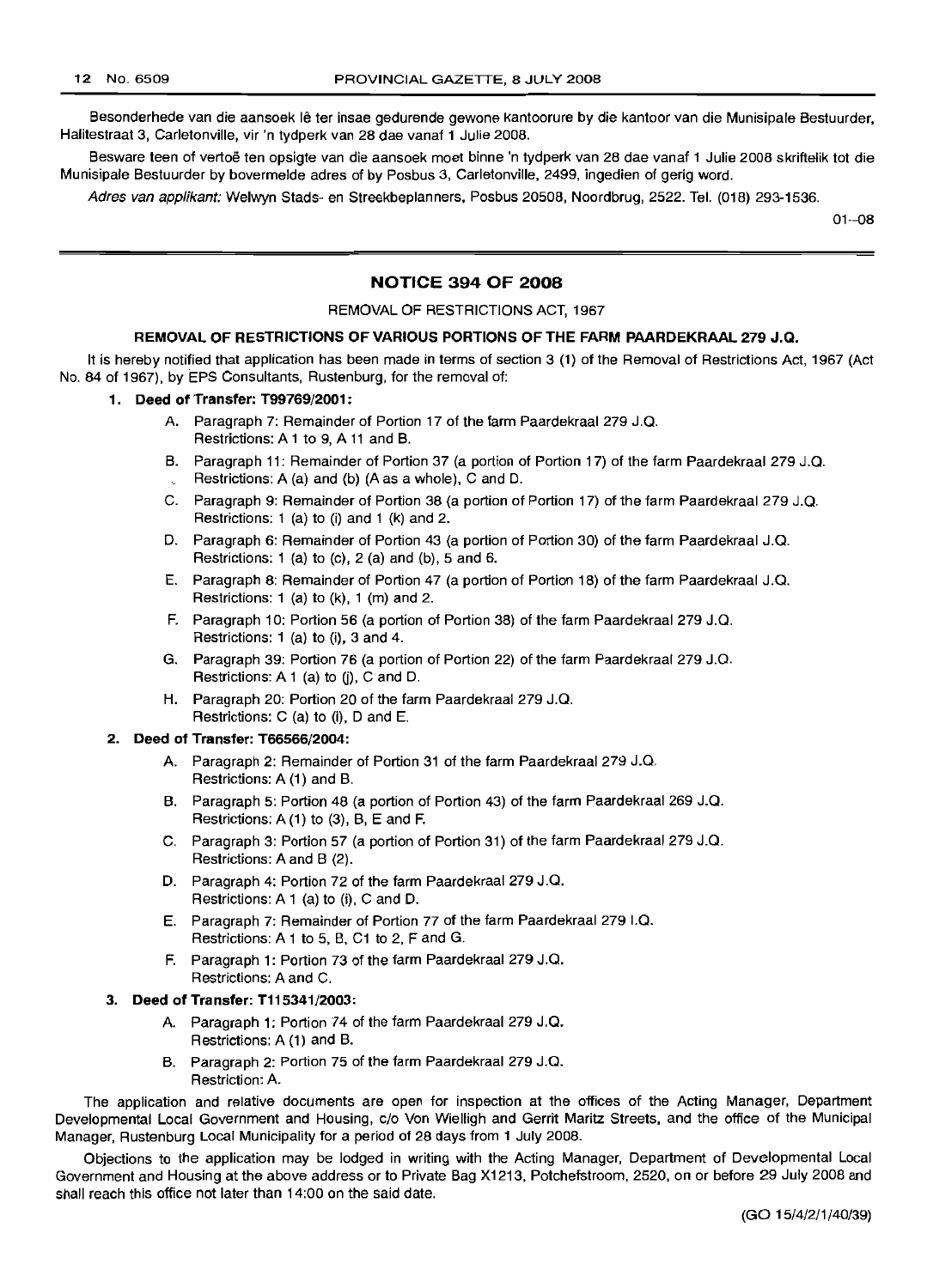# KENNISGEWING 394 VAN 2008

WET OP OPHEFFING VAN BEPRKINGS, 1967

# DIE OPHEFFING VAN TITEL VOORWAARDES VAN VERSKILLENDE GEDEELTES VAN DIE PLAAS PAARDEKRAAL 279 J.Q.

Hierby word bekendgemaak dat ingevolqe die bepalings van artikel 3 (1) van die Wet op Opheffing van Beperkings, 1967 (Wet No. 84 van 1967) aansoek gedoen is deur EPS Konsultante, Rustenburg vir die opheffing van:

# 1. Akte van Transport: T99769/2001:

- A. Paragraaf 7: Restant van Gedeelte 17 van die plaas Paardekraal 279 J.Q. Beperkende voorwaardes: A 1 tot 9, A 11 en B.
- B. Paragraaf 11: Restant van Gedeelte 37 *Cn* gedeelte van Gedeelte 17) van die plaas Paardekraal 279 J.Q. Beperkende voorwaardes: A (a) en (b) (A in sy geheel), C en D.
- C. Paragraaf 9: Restant van Gedeelte 38 *Cn* gedeelte van Gedeelte 17) van die plaas Paardekraal 279 J.Q. Beperkende voorwaardes: 1 (a) tot (i) en 1 (k) en 2.
- D. Paragraaf 6: Restant van Gedeelte 43 *Cn* gedeelte van Gedeelte 30) van die plaas Paardekraal J.Q. Beperkende voorwaardes: 1 (a) tot (c), 2 (a) en (b), 5 en 6.
- E. Paragraaf 8: Restant van Gedeelte 47 *('n* gedeelte van Gedeelte 18) van die plaas Paardekraal J.Q. Beperkende voorwaardes: 1 (a) tot (k), 1 (m) en 2.
- F. Paragraaf 10: Gedeelte 56 *Cn* gedeelte van Gedeelte 38) van die plaas Paardekraal 279 J.Q. Beperkende voorwaardes: 1 (a) tot (i), 3 en 4.
- G. Paragraaf 39: Gedeelte 76 *Cn* gedeelte van Gedeelte 22) van die plaas Paardekraal 279 J.Q. Beperkende voorwaardes: A 1 (a) tot (j), C en D.
- H. Paragraaf 20: Gedeelte 20 van die plaas Paardekraal 279 J.Q. Beperkende voorwaardes: C (a) tot (i), Den E.

#### 2. Akte van Transport: T66566/2004:

- A. Paragraaf 2: Restant van Gedeelte 31 van die plaas Paardekraal 279 J.Q. Beperkende voorwaardes: A (1) en B.
- B. Paragraaf 5: Gedeelte 48 *Cn* gedeelte van Gedeelte 43) van die plaas Paardekraal 269 J.Q. Beperkende voorwaardes: A (1) tot (3), B, E en F.
- C. Paragraaf 3: Gedeelte 57 *Cn* gedeelte van Gedeelte 31) van die plaas Paardekraal 279 J.Q. Beperkende voorwaardes: A en B (2).
- D. Paragraaf 4: Gedeelte 72 van die plaas Paardekraal 279 J.Q. Beperkende voorwaardes: A 1 (a) tot (i), C en D.
- E. Paragraaf 7: Restant van Gedeelte 77 van die plaas Paardekraal 279 I.Q. Beperkende voorwaardes: A 1 tot 5, B, C1 tot 2, F en G.
- F. Paragraaf 1: Gedeelte 73 van die plaas Paardekraal 279 J.Q. Beperkende voorwaardes: A en C.

# 3. Akte van Transport: T115341/2003:

- A. Paragraaf 1: Gedeelte 74 van die plaas Paardekraal 279 J.Q. Beperkende voorwaardes: A (1) en B.
- B. Paragraaf 2: Gedeelte 75 van die plaas Paardekraal 279 J.Q. Beperkende voorwaarde: A.

Die aansoek en die betrokke dokumentasie is ter insae by die kantoor van die Waarnemende Bestuurder, Departement Ontwikkelende Plaaslike Regering en Behuising, h/v Von Wielligh- en Gerrit Maritzstraat, Potchefstroom en in die kantoor van die Munisipale Bestuurder, Rustenburg Plaaslike Munisipaliteit vir 'n tydper.k van 28 dae vanaf 1 Julie 2008.

Besware teen die aansoek kan skriftelik by die Waarnemende Bestuurder, Departement Ontwikkellende Plaaslike Regering en Behuising by bovermelde adres of Privaatsak X1213, Potchefstroom, 2520, voor of op 29 Julie 2008 ingedien word en moet die kantoor nie later as 14:00 op genoemde datum bereik nie.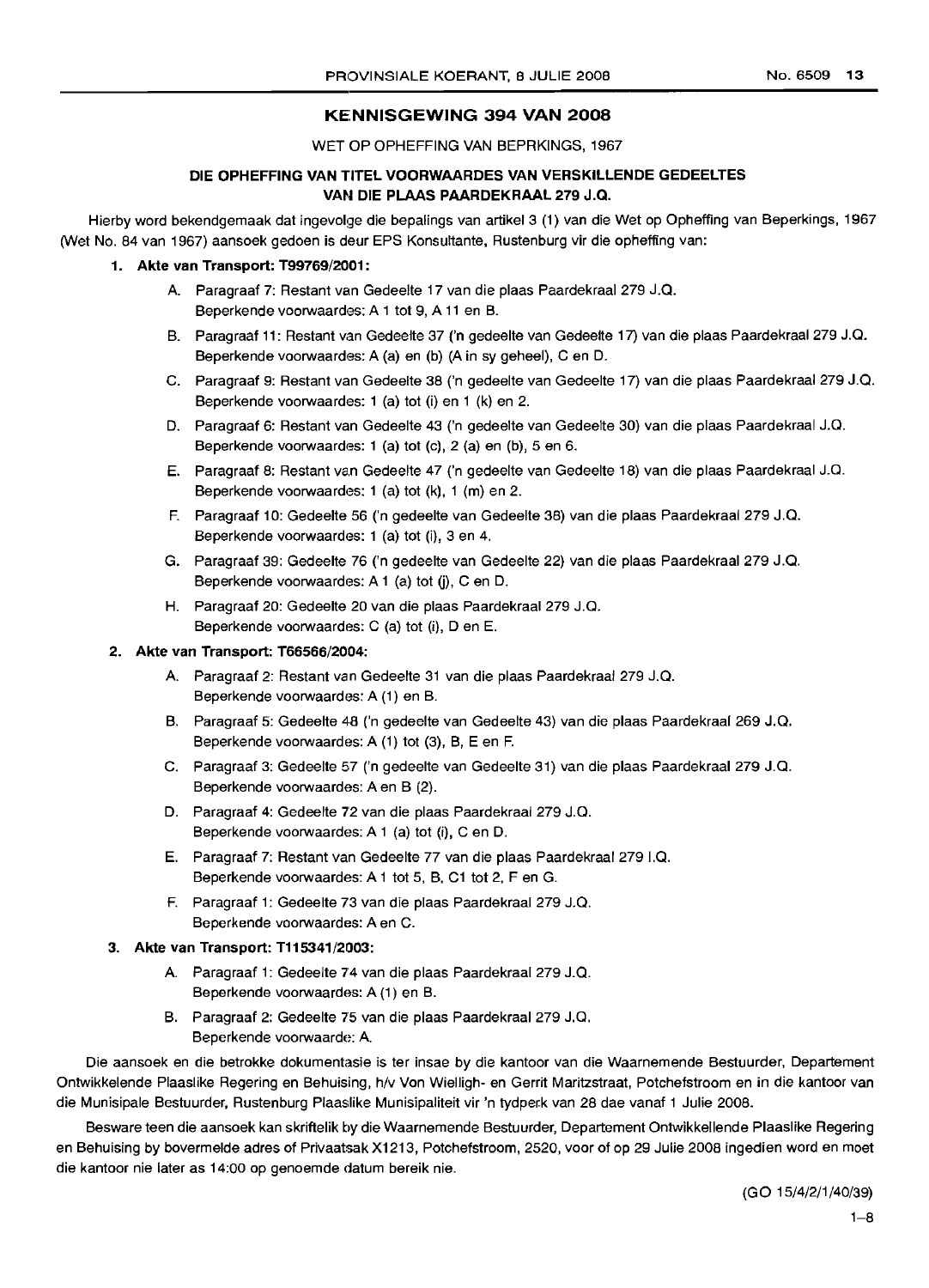#### **NOTICE 400 OF 2008**

NOTICE OF APPLICATION FOR THE AMENDMENT OF THE TOWN-PLANNING SCHEME IN TERMS OF SECTION 56 (1) (b) (i) OF THE TOWN-PLANNING AND TOWNSHIPS ORDINANCE, 1986 (ORDINANCE 15 OF 1986)

#### **DITSOBOTLA AMENDMENT SCHEME 24**

I, P.L. van der Merwe, the owner of Portion 1 of Erf 634, Coligny, hereby give notice in terms of section 56 (1) (b) (i) of the Town-planning and Townships Ordinance, 1986, that I have applied to the Ditsobotla Local Municipality for the amendment of the town-planning scheme known as Ditsobotla Town-planning Scheme, 2007, by the rezoning of the property described above, situated in Voortrekker Street, Coligny, from "Business 1" to "Industrial 1" for the development of a cheese factory.

Particulars of the application will lie for inspection during normal office hours at the office of the Municipal Manager, Room 4, from 8 July 2008.

Objections to or representations in respect of the application must be lodged with or made in writing to the Municipal Manager at the above address or at P.O. Box 7, Lichtenburg, 2740, within a period of 28 days from 8 July 2008.

Address of applicant: P.O. Box 78, Coligny, 2725.

# **KENNISGEWING 400 VAN 2008**

**•**

KENNISGEWING VAN AANSOEK OM WYSIGING VAN DORPSBEPLANNINGSKEMA INGEVOLGE ARTIKEL 56 (1) (b) (i) VAN DIE ORDONNANSIE OP DORPSBEPLANNING EN DORPE, 1986 (ORDONNANSIE 15 VAN 1986)

#### **DITSOBOTLA-WYSIGINGSKEMA 24**

Ek, P.L. van der Merwe, die eienaar van Gedeelte 1 van Erf 634, Coligny, gee hiermee ingevolge artikel 56 (1) (b) (i) van die Ordonnansie op Dorpsbeplanning en Dorpe, 1986, kennis dat ek by die Ditsobotla Plaaslike Munisipaliteit aansoek gedoen het om die wysiging van die dorpsbeplanningskema bekend as Ditsobotla-dorpsbeplanningskema, 2007, deur die hersonering van die eiendom hierbo beskryf, geleë te Voortrekkerstraat, Coligny, van "Besigheid 1" na "Industrieel 1" vir die ontwikkeling van 'n kaasfabriek.

Besonderhede van die aansoek lê ter insae gedurende gewone kantoorure by die kantoor van die Munisipale Bestuurder, Kamer 4, Eerste Vloer, Burgersentrum, h/v Dr. Nelson Mandelaweg en Transvaalstraat, Lichtenburg, Tel. No. (018) 632-5051, vir 'n tydperk van 28 dae vanaf 8 Julie 2008.

Besware teen of vertoë ten opsigte van die aansoek moet binne 'n tydperk van 28 dae vanaf 8 Julie 2008 skriftelik by of tot die Munisipale Bestuurder by bovermelde adres of by Posbus 7, Lichtenburg, 2740, ingedien of gerig word.

Adres van applikant: Posbus 78, Coligny, 2725.

8-15

# **NOTICE 401 OF 2008**

NOTICE OF APPLICATION FOR AMENDMENT OF TOWN-PLANNING SCHEME IN TERMS OF SECTION 56 (1) (b) (i) OF THE TOWN-PLANNING AND TOWNSHIPS ORDNANCE, 1986 (ORDINANCE No. 15 OF 1986)

#### **RUSTENBURG AMENDMENT SCHEME 485**

I, Jan-Nolte Ekkerd of the firm EPS, being the authorised agent of the owner of Portion 5 (a portion of Portion 1) of Erf 837, Rustenburg, hereby give notice in terms of section 56 (1) (b) (i) of the Town-planning and Townships Ordinance, 1986, that I have applied to the Rustenburg Local Municipality for the amendment of the town-planning scheme known as Rustenburg Land Use Management Scheme, 2005, by the rezoning of property described above, situated on 17 Van Belkum Street, Rustenburg, from "Residential 1" to "Residential 2".

Particulars of the application will lie for inspection during normal office hours at the office of the Municipal Manager, Room 319, Missionary Mpheni House, corner of Nelson Mandela and Beyers Naude Drives, Rustenburg, for the period of 28 days from 8 July 2008.

Objections to or representations in respect of the application must be lodged with or made in writing to the Municipal Manager at the above address or at P.O. Box 16, Rustenburg, 0300, within a period of 28 days from 8 July 2008.

Address of owner: C/o EPS Consulting Engineers, P.O. Box 5002, Rustenburg, 0300. Tel: (014) 597-2001. Fax: (014) 597- 4956.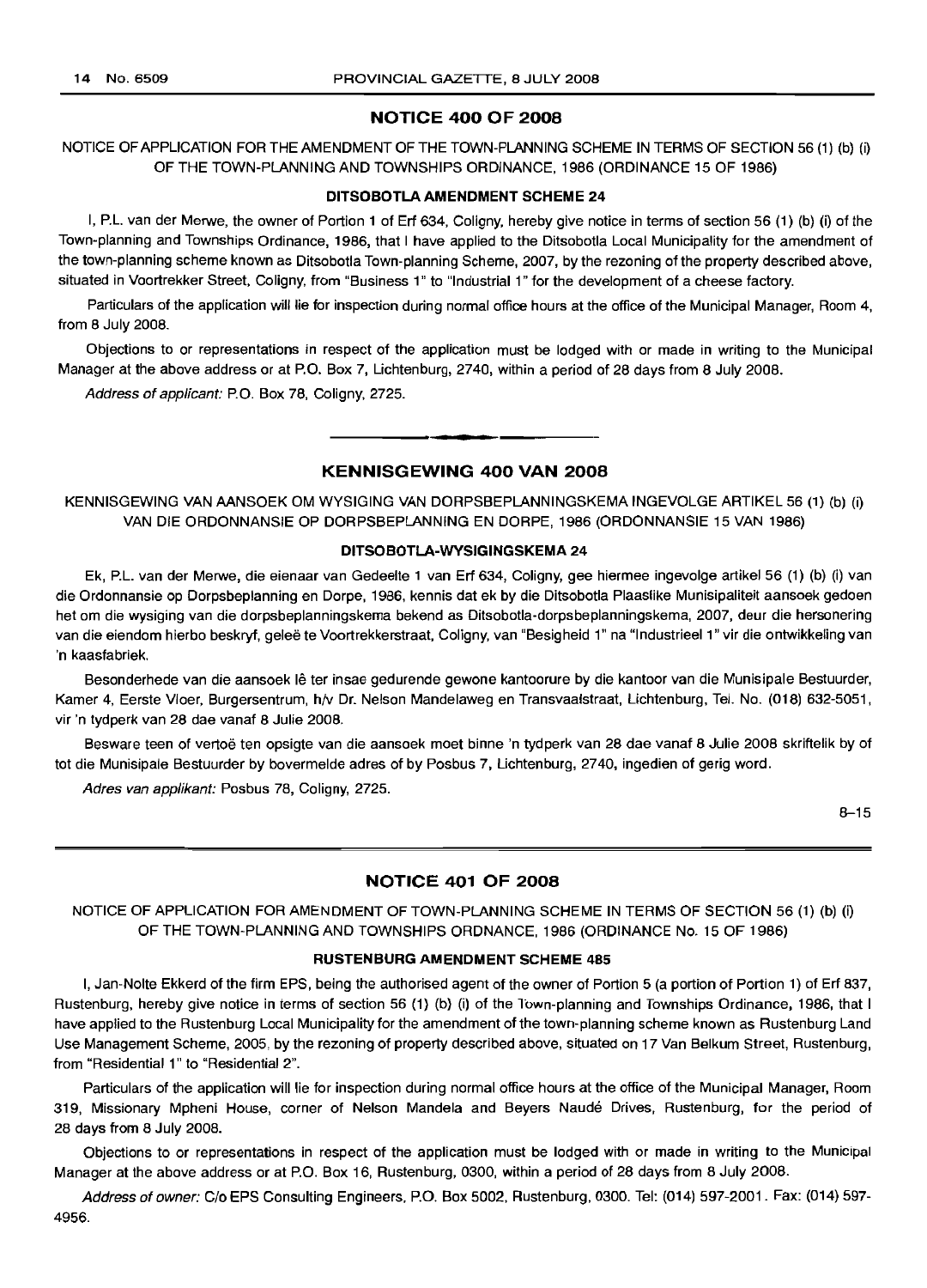# **KENNISGEWING 401 VAN 2008**

KENNISGEWING VAN MNSOEK OM WYSIGING VAN DORPSBEPLANNINGSKEMA INGEVOLGE ARTIKEL 56 (1) (b) (i) VAN DIE ORDONNANSIE OP DORPSBEPLANNING EN DORPE, 1986 (ORDONNANSIE 15 VAN 1986)

#### **RUSTENBURG-WYSIGINGSKEMA 485**

Ek, Jan-Nolte Ekkerd, van die firma EPS, synde die gemagtigde agent van die eienaar van Gedeelte 5 ('n gedeelte van Gedeelte 1) van Erf 837, Rustenburg, gee hiermee ingevolge artikel 56 (1) (b) (i) van die Ordonnansie op Dorpsbeplanning en Dorpe, 1986, kennis dat ek by die Rustenburg Plaaslike Munisipaliteit aansoek gedoen het om wysiging van die dorpsbeplanningskema bekend as Rustenburg Grondgebruiksbestuurskema, 2005, deur die hersonering van die eiendom hierbo beskryf, geleë te Van Belkumstraat 17, Rustenburg, vanaf "Residensieel 1" na "Residensieel 2".

Besonderhede van die aansoek lê ter insae gedurende gewone kantoorure by die kantoor van die Munisipale Bestuurder, Kamer 319, Missionary Mpheni House, h/V Nelson Mandela- en Beyers Nauderylaan, Rustenburg, vir 'n tydperk van 28 dae vanaf 8 Julie 2008.

Besware teen of vertoe ten opsigte van die aansoek moet binne 'n tydperk van 28 dae vanaf 8 Julie 2008 skriftelik by of tot die Munisipale Bestuurder by bovermelde adres of by Posbus 16, Rustenburg, 0300, ingedien of gerig word.

Adres van eienaar: PIa EPS Raadgewende Ingenieurs, Posbus 5002, Rustenburg, 0300. Tel: (014) 597-2001. Faks: (014) 597-4956.

B-15

# **NOTICE 402 OF 2008**

NOTICE OF APPLICATION FOR AMENDMENT OF TOWN-PLANNING SCHEME IN TERMS OF SECTION 56 (1) (b) (i) OF THE TOWN-PLANNING AND TOWNSHIPS ORDNANCE, 1986 (ORDINANCE 15 OF 1986)

# **RUSTENBURG AMENDMENT SCHEME 494**

I, Jan-Nolte Ekkerd of the firm EPS, being the authorised agent of the owner of Remainder of Erf 1360, Rustenburg, hereby give notice in terms of section 56 (1) (b) (i) of the Town-planning and Township Ordinance, 1986, that I have applied to the Rustenburg Local Municipality for the amendment of the town-planning scheme known as Rustenburg Land Use Management Scheme, 2005, by the rezoning of property described above, situated on 188 Kock Street, Rustenburg, from "Residential 1" to "Special" for offices, medical consulting rooms, service enterprises and dwelling units.

Particulars of the application will lie for inspection during normal office hours at the office of the Municipal Manager, Room 319, at the Missionary Mpheni House, corner of Nelson Mandela and Beyers Naude Drives, Rustenburg, for the period of 28 days from 8 July 2008.

Objections to or representations in respect of the application must be lodged with or made in writing to the Municipal Manager at the above address or at P.O. Box 16, Rustenburg, 0300, within a period of 28 days from 8 July 2008.

Address of owner: PIa EPS Consulting Engineers, P.O. Box 5002, Rustenburg, 0300. [Tel: (014) 597-2001.] [Fax: (014) 597-4956.]

## **KENNISGEWING 402 VAN 2008**

**• •**

KENNISGEWING VAN AANSOEK OM WYSIGING VAN DORPSBEPLANNINGSKEMA INGEVOLGE ARTIKEL 56 (1) (b) (i) VAN DIE ORDONNANSIE OP DORPSBEPLANNING EN DORPE, 1986 (ORDONNANSIE 15 VAN 1986)

# **RUSTENBURG-WYSIGINGSKEMA 494**

Ek, Jan-Nolte Ekkerd, van die firma EPS, synde die gemagtigde agent van die eienaar van Restant van Erf 1360, Rustenburg, gee hiermee ingevolge artikel 56 (1) (b) (i) van die Ordonnansie op Dorpsbeplanning en Dorpe, 1986, kennis dat ek by Rustenburg Plaaslike Munisipaliteit aansoek gedoen het om wysiging van die dorpsbeplanningskema bekend as Rustenburg-Grondgebruiksbestuurskema, 2005, deur die hersonering van die eiendom hierbo beskryf, gelee te Kockstraat 188, Rustenburg, vanaf "Residensieel 1" na "Spesiaal" vir mediese spreekkamers, kantore, wooneenhede en 'n diens bedryf.

Besonderhede van die aansoek lê ter insae gedurende gewone kantoorure by die kantoor van die Munisipale Bestuurder, Kamer 319, Missionary Mpheni House, hlv Nelson Mandela- en Beyers Nauderylaan, Rustenburg, vir 'n tydperk van 28 dae vanaf 8 Julie 2008.

Besware teen of vertoe ten opsigte van die aansoek moet binne 'n tydperk van 28 dae vanaf 8 Julie 2008 skriftelik by of tot die Munisipale Bestuurder by bovermelde adres of by Posbus 16, Rustenburg, 0300, ingedien of gerig word.

Adres van eienaar: P/a EPS Raadgewende Ingenieurs, Posbus 5002, Rustenburg, 0300, Tel: (014) 597-2001, Faks: (014) 597-4956.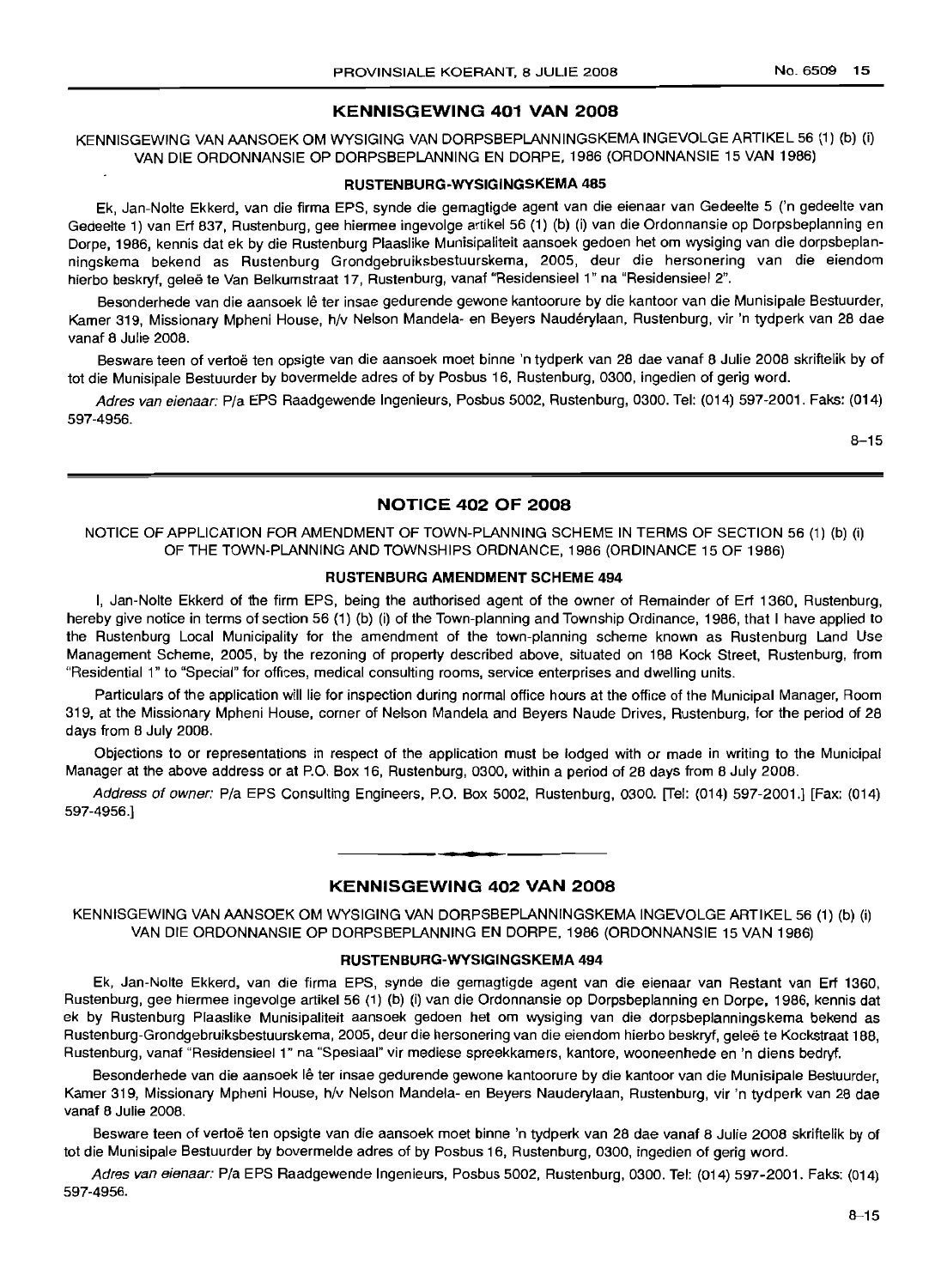# **NOTICE 403 OF 2008**

# **POTCHEFSTROOM TOWN-PLANNING SCHEME, 1980**

Notice is hereby given in terms of clause 14 (a) of the Potchefstroom Town-planning Scheme, 1980, that Welwyn Town and Regional Planners, being the authorised agent of the owner, intends applying to the Tlokwe City Council, for permission to use **Erf** 125, Baillie Park, situated at 39 Burger Street, Baillie Park, which is situated in the "Residential 1" use zone for the purpose of a residential business for a dental technician.

Any person who wishes to object to this application must lodge such objection, together with reasons, with the Municipal Manager, P.O. Box 113, Potchefstroom, 2520, and the applicant, in writing within 28 days of the publication of the first advertisement in the press.

Full details of the proposed application are open for inspection at the agent of the applicant and the Municipal Manager, Municipal Offices, Wolmarans Street, Potchefstroom.

Name and address of agent: Welwyn Town and Regional Planners, P.O. Box 20508, Noordbrug, 2522. Tel/Fax: (018) 293-1536.

Date of first publication: 4 July 2008.

 $\sim$ 

Date of second publication: 11 July 2008.

# **KENNISGEWING 403 VAN 2008**

**•**

## **POTCHEFSTROOM-DORPSBEPLANNINGSKEMA, 1980**

Kennis geskied hiermee ingevolge klousule 14 (a) van die Potchefstroom-dorpsbeplanningskema, 1980, dat Welwyn Stads- en Streekbeplanners, synde die gemagtigde agent van die eienaar, van voorneme is om by die Tlokwe Stadsraad aansoek te doen om toestemming om Erf 125, Baillie Park, gelee te Burgerstraat 39, Baillie Park, welke perseel in die "Residensieel 1" gebruiksone geleë is, ook te gebruik vir die doel van 'n tuisbedryf vir 'n tandtegnikus.

ledereen wat teen hierdie aansoek beswaar wil maak, moet sodanige beswaar, tesame met die redes daarvoor, binne 28 dae na publikasie van die eerste advertensie in die pers, skriftelik by die Munisipale Bestuurder, Posbus 113, Potchefstroom, 2520, en die agent van die aansoeker indien.

Volle besonderhede van die voorgenome aansoek is ter insae by die aansoeker en die Departement van die Munisipale Bestuurder, Munisipale Kantore, Wolmaransstraat, Potchefstroom.

Naam en adres van agent: Welwyn Stads- en Streekbeplanners, Posbus 20508, Noordbrug, 2522. Tel/Faks: (018) 293-1536.

Datum van eerste publikasie: 4 Julie 2008.

Datum van tweede publikasie: 11 Julie 2008.

8-15

# **NOTICE 404 OF 2008**

#### NOTICE OF APPLICATION FOR ESTABLISHMENT OF TOWNSHIP

I, Jeff de Klerk, being the authorised agent of the owner, hereby give notice in terms of section 96, read with section 69 (6) (a), of the Town-planning and Townships Ordinance, 1986 (Ordinance 15 of 1986), that I have applied to the Local Municipality of Madibeng to establish the township referred to in the Annexure hereto.

Particulars of the application will lie for inspection during normal office hours at the office of the Chief Town Planner, Room 415, Local Municipality of Madibeng, Van Velden Street, Brits, for a period of 28 days from 8 July 2008, being the date of first publication of this notice.

Objections to or representations in respect of the application must be lodged with or made in writing to the Municipal Manager at the above address or to P.O. Box 106, Brits, 0250, within a period of 28 days from 8 July 2008.

#### **ANNEXURE**

# Name of township: **Melodie Extension 38.**

Full name of applicant: Jeff de Klerk Town Planning Services.

Number of erven in proposed township: 85 x Residential 1 erven, 42 x Residential 3 erven, 2 x Private Open Spaces and 1 x Special for private access road and access control.

Description of the land on which township is to be established: Holdings 55, 65 and 66, Melodie Agricultural Holdings.

Locality of proposed township: North and adjoining Road P249-1 and south and adjoining Schumann Road, Melodie Agricultural Holdings.

Address op applicant: P.O. Box 105, Ifafi, 0260. Tel: (012) 259-1688.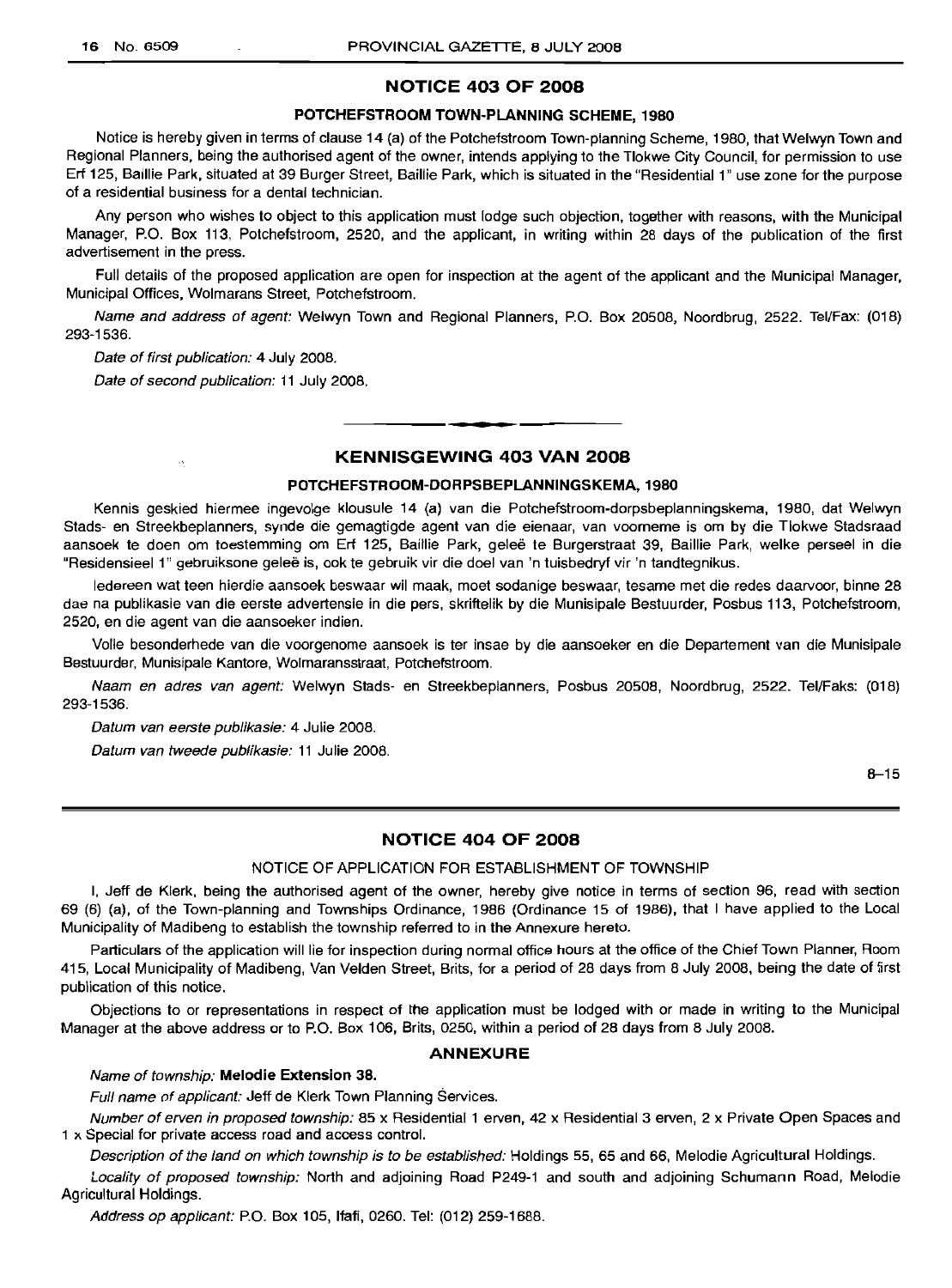# **KEINNISGEWING 404 VAN 2008**

#### KENNISGEWING VAN AANSOEK OM STIGTING VAN 'N DORP

Ek, Jeff de Klerk, synde die gemagtigde agent van die eienaar, gee hiermee ingevolge artkel 96, saamgelees met artikel 69 (6) (a), van die Ordonnansie op Dorpsbeplanning en Dorpe, 1986 (Ordonnansie 15 van 1986), kennis dat ek by die Plaaslike Munisipaliteit van Madibeng aansoek gedoen het om die dorp in die Bylae hierby genoem, te stig.

Besonderhede van die aansoek lê ter insae gedurende gewone kantoorure by die kantoor van die Hoof Stadsbeplanner, Kamer 415, Plaaslike Munisipaliteit van Madibeng, Van Veldenstraat, Brits, vir 'n tydperk van 28 dae vanaf 8 Julie 2008, synde die datum van eerste publikasie van hierdie kennisgewing.

Besware teen of vertoë ten opsigte van die aansoek moet binne 'n tydperk van 28 dae vanaf 8 Julie 2008 skriftelik by of tot die Munisipale Bestuurder by bovermelde adres of by Posbus 106, Brits, 0250, ingedien of gerig word.

#### **BYLAE**

#### Naam van dorp: **Melodie Uitbreiding** 38.

Volle naam van aansoeker: Jeff de Klerk Stadsbeplanningsdienste.

Aantal erwe in voorgestelde dorp: 85 x Residensieel 1 erwe, 42 x Residensieel 3 erwe, 2 x Privaat Oopruimte, en 1 x Spesiaal vir privaat pad en toegangsbeheer.

Beskrywing van grond waarop dorp gestig staan te word: Hoewes 55, 65 en 66, Melodie Landbouhoewes.

Ligging van voorgestelde dorp: Noord en aangrensend aan Pad P249-01 en suid en aangresend aan Schumannweg, Melodie Landbouhoewes.

Adres van applikant: Posbus 105, Ifafi. Tel: (012) 259-1688.

8-15

# **NOTICE 405 OF 2008**

#### APPLICATION FOR ESTABLISHMENT OF TOWNSHIP

The Municipality of Merafong hereby qives notice in terms of Section 96 of the Town-planning and Townships Ordinance, 1986 (Ordinance 15 of 1986), that an application for Township Establishment for the township referred to in the Annexure hereto, has been received by it.

Particulars of the application will lie for inspection during normal office hours at the office of the Municipal Manager, Room G21, Ground Floor, Municipal Offices, Halite Street, Carletonville, for a period of 28 days from 9 July 2008.

Objections to or representations in respect of the application must be lodged with or made in writing and in duplicate to the Municipal Manager, Municipality of Merafong at the above address or posted to him at P.O. Box 3, Car/etonville, 2500, within a period of 28 days from 9 July 2008.

#### **ANNEXURE**

#### Name of township: Carletonville Extension 17.

Full name of applicant: PLANCentre on behalf of the property owners, Piet Willem Johannes van Niekerk and Aletta Maria Catharina Magrieta van Niekerk.

Number of erven in proposed township:

| Residential 1:     | 2202 |
|--------------------|------|
| Residential 3:     | 4    |
| Taxi Rank:         | 1    |
| Public Garage:     | 1    |
| Educational:       | 1    |
| Public Open Space: | з    |
| Community:         | 1    |
| Undetermined:      | 1    |
| Commercial:        | 27   |

Land description: A portion of the Remaining Extent of Portion 52 (a portion of Portion 2) of the farm Wonderfontein 103, Registration Division IQ.

Location: The proposed township is located on the northern side of Carletonville Extension 9, on the western side of Carletonville Extensions 15 and 16 and on the southern side of the Provincial Road R501 (P 89/1) and the railway line.

## Reference number: 2814.

Applicant: PLANCentre, P.O. Box 21108, Noordbrug, 2522. Tel. (018) 297-0100.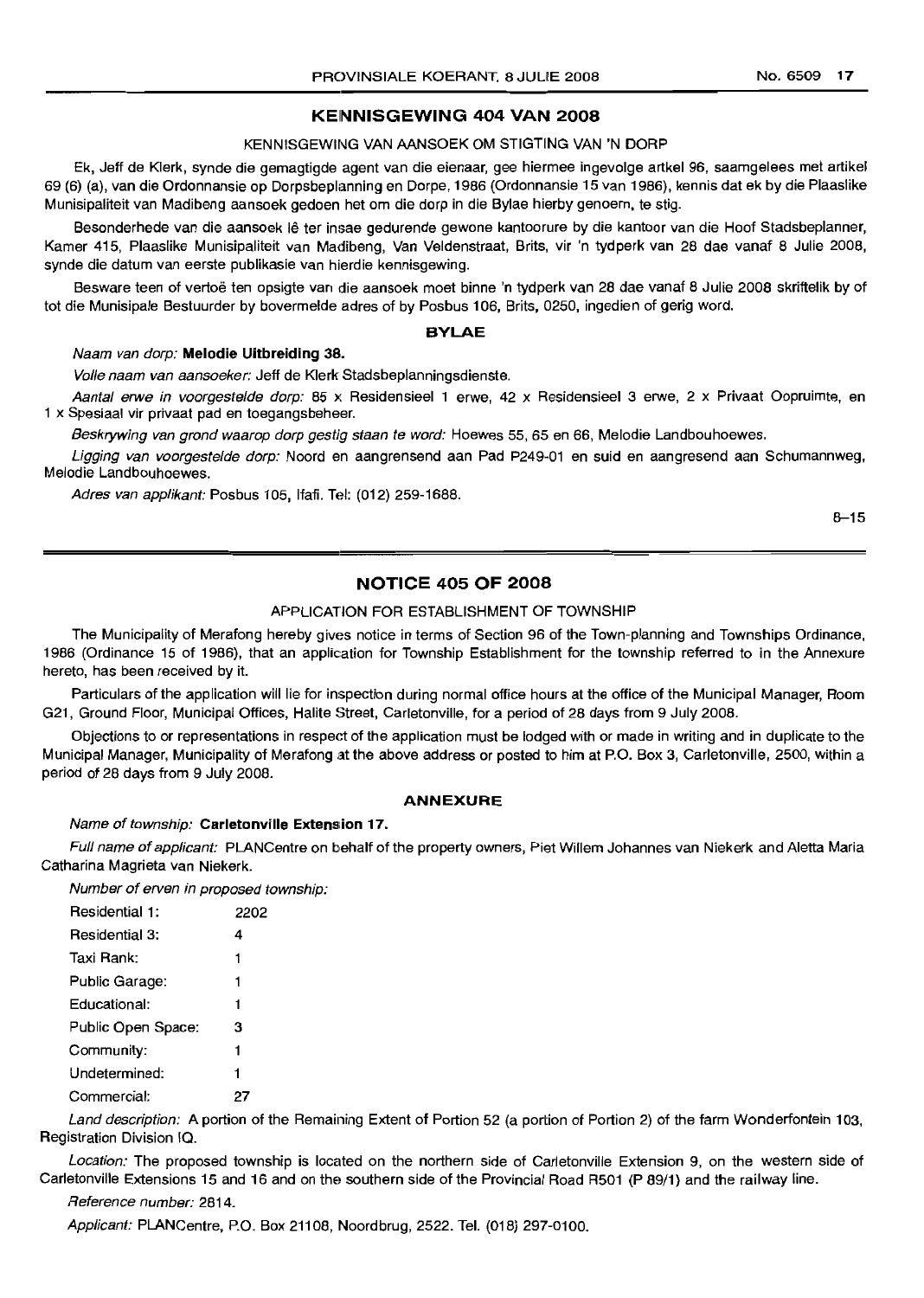## **KENNISGEWING 405 VAN 2008**

# AANSOEK OM STIGTING VAN DORP

Die Munisipaliteit van Merafong, gee hiermee ingevolge artikel 96 van die Ordonnansie op Dorpsbeplanning en Dorpe, 1986 (Ordonnansie 15 van 1986), kennis dat 'n aansoek om die dorp in die Bylae hieronder genoem, te stig, deur hom ontvang is.

Besonderhede van die aansoek iê ter insae gedurende kantoorure by die kantoor van die Munisipale Bestuurder, Kamer G21, Grondvloer, Munisipale Kantore, Halitestraat, Carletonville, vir 'n tydperk van 28 dae vanaf 9 Julie 2008.

Besware teen of vertoë ten opsigte van die aansoek moet binne 'n tydperk van 28 dae vanaf 9 Julie 2008 skriftelik en in tweevoud by die Munisipale Bestuurder, Munisipaliteit van Merafong, by bovermelde adres of by Posbus 3, Carletonville, 2500, ingedien of gerig word.

#### **BYLAE**

#### Naam van dorp: **Carletonville Uitbreiding** 17.

Naam van aansoeker: PLANCentre namens die grondeienaars, Piet Willem Johannes van Niekerk en Aletta Maria Catharina Magrieta van Niekerk.

Aantal erwe in die voorgestelde dorp:

| Residensieel 1:        | 2202 |
|------------------------|------|
| Residensieel 3:        | 4    |
| Taxi Terminus:         | 1    |
| Openbare Garage:       | 1    |
| Opvoedkundig:          | 1    |
| Openbare Oopruimte:    | з    |
| Gemeenskap fasiliteit: | 1    |
| Onbepaald:             | 1    |
| Kommersieel:           |      |

Grondbeskrywing: 'n Gedeelte van die Resterende Gedeelte van Gedeelte 52 ('n gedeelte van Gedeelte 2) van die plaas Wonderfontein 103 IQ.

Ligging: Die voorgestelde dorp is geleë aan die noorde kant van Carletonville Uitbreiding 9, aan die westelike kant van Carletonville Uitbreiding 15 en 16 en die suidelike kant van die Provinsiale Pad R501 (P 89/1) en die spoorlyn.

Verwysingsnommer: 2814.

Applikant: PLANCentre, Posbus 21108, Noordbrug, 2522. Tel. (018) 297-0100.

8-15

# **NOTICE 406 OF 2008**

#### APPLICATION FOR ESTABLISHMENT OF TOWNSHIP

The Municipality of Merafong hereby gives notice in terms of Section 96 of the Town-planning and Townships Ordinance, 1986 (Ordinance 15 of 1986), that an application for Township Establishment for the township referred to in the Annexure hereto, has been received by it.

Particulars of the application will lie for inspection during normal office hours at the office of the Municipal Manager, Room G21, Ground Floor, Municipal Offices, Halite Street, Carletonville, for a period of 28 days from 9 July 2008.

Objections to or representations in respect of the application must be lodged with or made in writing and in duplicate to the Municipal Manager, Municipality of Merafong at the above address or posted to him at P.O. Box 3, Carletonville, 2500, within a period of 28 days from 9 July 2008.

#### **ANNEXURE**

#### Name of township: **Carletonville Extension 18.**

Full name of applicant: PLANCentre on behalf of the property owners, Piet Willem Johannes van Niekerk and Aletta Maria Catharina Magrieta van Niekerk.

Number of erven in proposed township:

1 "Business 1" ert

1 "Business 4" ert

1 "Residential 3" ert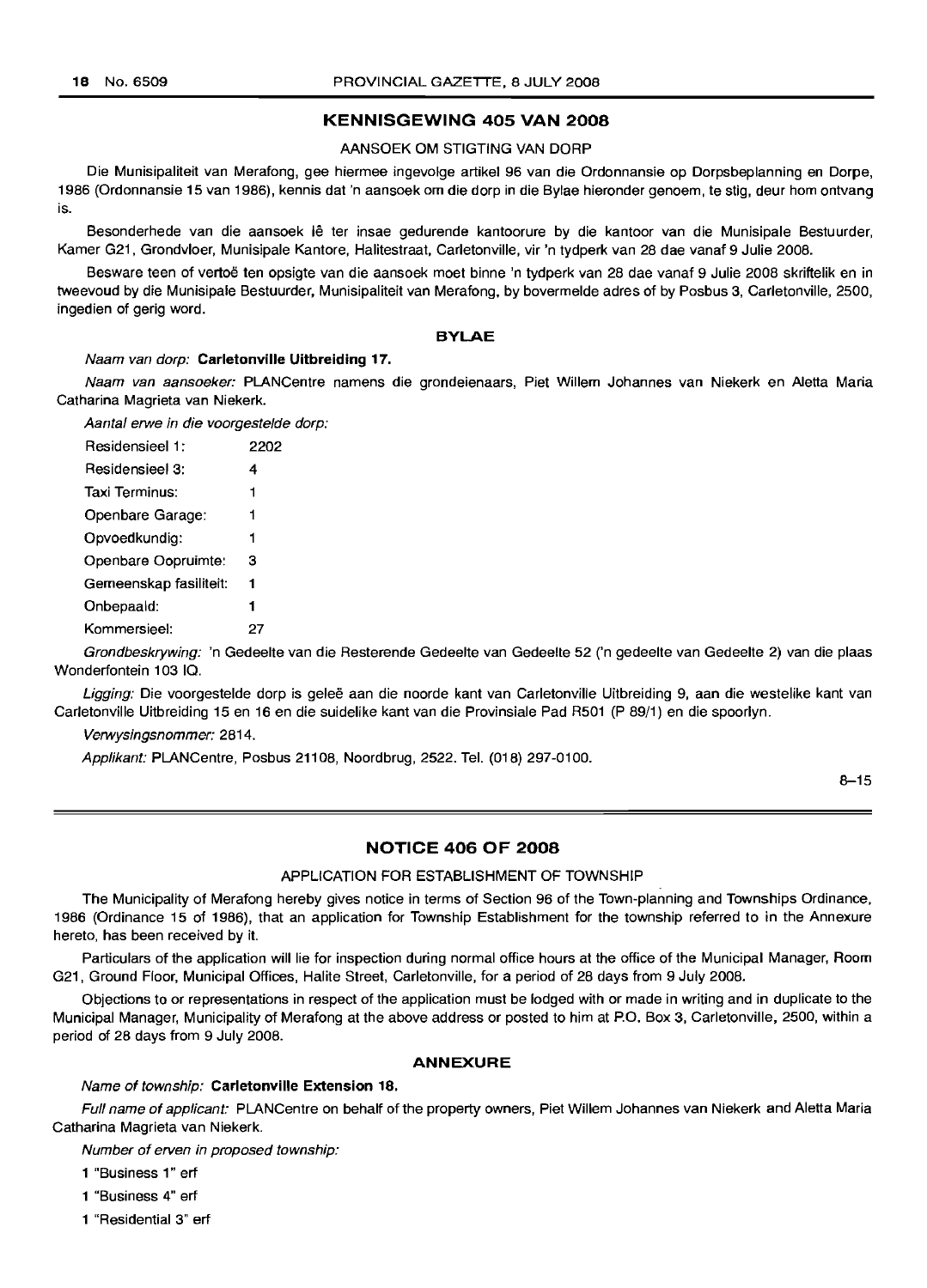Land description: A portion of the Remaining Extent of Portion 52 (a portion of Portion 2) of the farm Wonderfontein 103, Registration Division IQ.

Location: The proposed township is located on the northern side of Carletonville Extension 9, on the western side of Carletonville Extensions 15 and 16 and on the southern side of the Provincial Road R501 (P 89/1) and the railway line.

Reference number: 2827.

Applicant: PLANCentre, P.O. Box 21108, Noordbrug, 2522. Tel. (018) 297-0100.

# KENNISGEWING 406 VAN 2008

#### AANSOEK OM STIGTING VAN DORP

Die Munisipaliteit van Merafong, gee hiermee ingevolge artikel 96 van die Ordonnansie op Dorpsbeplanning en Dorpe, 1986 (Ordonnansie 15 van 1986), kennis dat 'n aansoek om die dorp in die Bylae hieronder genoem, te stig, deur hom ontvang is.

Besonderhede van die aansoek lê ter insae gedurende kantoorure by die kantoor van die Munisipale Bestuurder, Kamer G21, Grondvloer, Munisipale Kantore, Halitestraat, Carletonville, vir 'n tydperk van 28 dae vanaf 9 Julie 2008.

Besware teen of vertoë ten opsigte van die aansoek moet binne 'n tydperk van 28 dae vanaf 9 Julie 2008 skriftelik en in tweevoud by die Munisipale Bestuurder, Munisipaliteit van Merafong, by bovermelde adres of by Pasbus 3, Carletonville, 2500, ingedien of gerig word.

#### BYLAE

#### Naam van dorp: Carletonville Uitbreiding 18.

Naam van aansoeker: PLAN Centre namens die grondeienaars, Piet Willem Johannes van Niekerk en Aletta Maria Catharina Magrieta van Niekerk.

Aantal erwe in die voorgestelde dorp:

1 "Besigheid 1" erf

1 "Besigheid 4" erf

1 "Residensieel 3" erf

Grondbeskrywing: 'n Gedeelte van die Resterende Gedeelte van Gedeelte 52 ('n gedeelte van Gedeelte 2) van die plaas Wonderfontein 103 IQ.

Ligging: Die voorgestelde dorp is geleë aan die noorde kant van Carletonville Uitbreiding 9, aan die westelike kant van Carletonville Uitbreiding 15 en 16 en die suidelike kant van die Provinsiale Pad R501 (P 89/1) en die spoorlyn.

Verwysingsnommer: 2827.

Applikant: PLANCentre, Posbus 21108, Noordbrug, 2522. Tel. (018) 297-0100.

 $8 - 15$ 

# NOTICE 407 OF 2008

#### REMOVAL OF RESTRICTIONS ACT, 1967

REMOVAL OF RESTRICTIONS ON THE REMAINDER OF PORTION 87 OF THE FARM RIETFONTEIN 485 JQ

It is hereby notified that application has been made in terms of Section 3 (1) of the Removal of Restrictions Act, 1967 (Act No. 84 of 1967), by Koplan Consultants, Linden, for the removal of:

Conditions (a), (b) (c) and (1), (2), (3) and (4) in Deed of Transfer T42395/06, for the purpose of township establishment.

The application and relative documents are open for inspection at the offices of the Acting Manager, Department Developmental Local Government and Housing, c/o Von Wielligh and Gerrit Maritz Streets, and the office of the Municipal Manager, Madibeng Local Municipality, for a period of 28 days from 8 July 2008.

Objections to the application may be lodged in writing with the Acting Manager, Department of Developmental Local Government and Housing, at the above address or to Private Bag X1213, Potchefstroom, 2520, on or before 5 August 2008 and shall reach this office not later than 14:00 on the said date.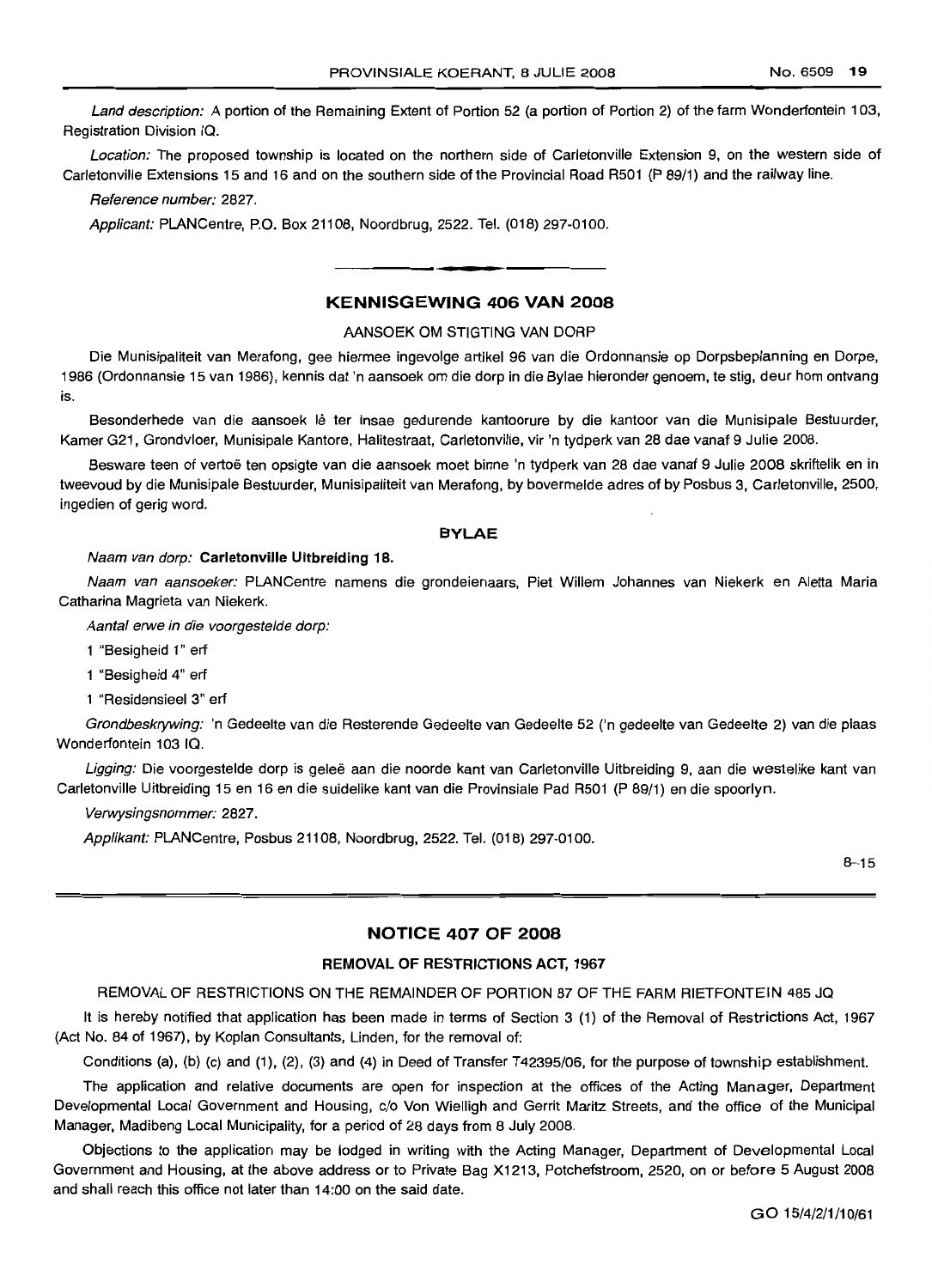# **KENNISGEWING 407 VAN 2008**

# **WET OP OPHEFFING VAN BEPERKINGS, 1967**

DIE OPHEFFING VAN TITELVOORWAARDES VAN RESTANT VAN GEDEELTE 87 VAN DIE PLAAS RIETFONTEIN 485 JQ

Hierby word bekend gemaak dat ingevolge die bepalings van artikel 3(1) van die Wet op Opheffing van Beperkings, 1967 (Wet No. 84 van 1967), aansoek gedoen is deur Koplan Konsultante, Linden, vir die opheffing van:

Voorwaardes (a), (b), (c) en (1), (2), (3) en (4) van Akte van Transport T42395/06, met die doel om dorp te stig.

Die aansoek en die betrokke dokumentasie is ter insae by die kantoor van die Waarnemende Bestuurder, Departement Ontwikkellende Plaaslike Regering en Behuising, h/v Von Wielligh- en Gerrit Maritzstraat, Potchefstroom, en in die kantoor van die Munisipale Bestuurder, Madibeng Plaaslike Munisipaliteit, vir 'n tydperk van 28 dae vanaf 8 Julie 2008.

Besware teen die aansoek kan skriftelik by die Waarnemende Bestuurder, Departement Ontwikkellende Plaaslike Regering en Behuising by bovermelde adres of Privaatsak X1213, Potchefstroom, 2520, voor of op 5 Augustus 2008 ingedien word en moet die kantoor nie later as 14:00 op genoemde datum bereik nie.

> GO 15/4/2/1/10/61  $8 - 15$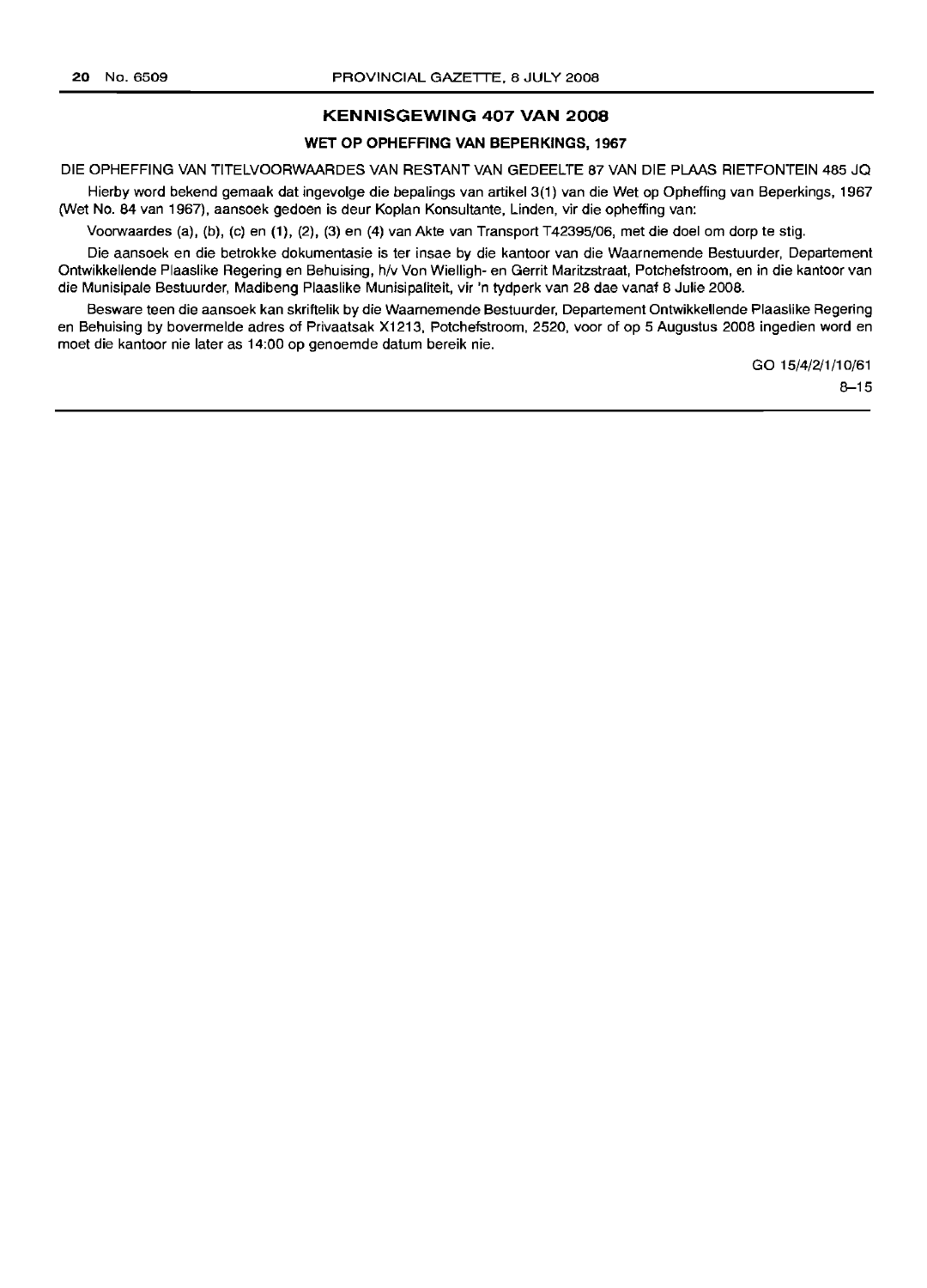# NOTICE 408 OF 2008

# FORM OF NOTICE TO BE PUBLISHED IN NEWSPAPER

[Regulation 17(9) of the Development Facilitation Regulations in terms of the Development Facilitation Act 1995]

Welwyn Town and Regional Planners as consultants for POTCH BOUDIENSTE BK CK NR. 97/003362/23/19 has lodged an application in terms of the Development Facilitation Act for the establishment of a land development area on Portion 864 (A Portion of Portion 605) of the farm Vyfhoek 428, Registration Division 1.0., North West, together with the simultaneous subdivision.

The development will consist of the following:

- *i.* 5 "Residential 2" erven;
- *ii.* 3 "Residential 3" erven;
- *iii.* 1 "Business 3" erf;
- *iv.* 1 "Business 4" erf;
- v. 1 "Private Open Space" erf; and
- vi. "Public Roads"

The relevant plan(s), document(s) and information are available for inspection at the Office of the Designated Officer, Ramosa Hiekert Building, corner of Von Wielligh and Gerrit Maritz Streets, Dassierand, Potchefstroom for a period of 21 days from 08 July 2008 (date of first publication).

The application will be considered at a Tribunal hearing to be held at the council chambers, Ramosa Riekert Building, corner of Von Wielligh and Gerrit Maritz Streets, Dassierand, Potchefstroom on 30 October 2008 at 10:00 and if any objections are received, a pre-hearing will take place on 23 October 2008 at the abovementioned council chambers at 10:00.

Any person having an interest in the application should please note: -

1 You may within a period of 21 days from the date of first publication of this notice, provide the designated officer with your written objections or representations.

OR

2 If your comments constitute an objection to any aspect of the land development application, you may but you are not obliged to, appear in person or through a representative before the Tribunal on the date mentioned above.

Any written objection or representation must be delivered to the designated officer at the **offices of** the Designated Officer, Ramosa Riekert Building, corner of Von Wielligh and Gerrit Maritz Streets, Dassierand, Potchefstroom or posted to Private Bag X1213, Potchefstroom, for attention Mr. N.P. Claassen.

Any queries may be directed to the Designated Officer: Telephone no (018) 297 5011 and fax no. (018) 297 7956.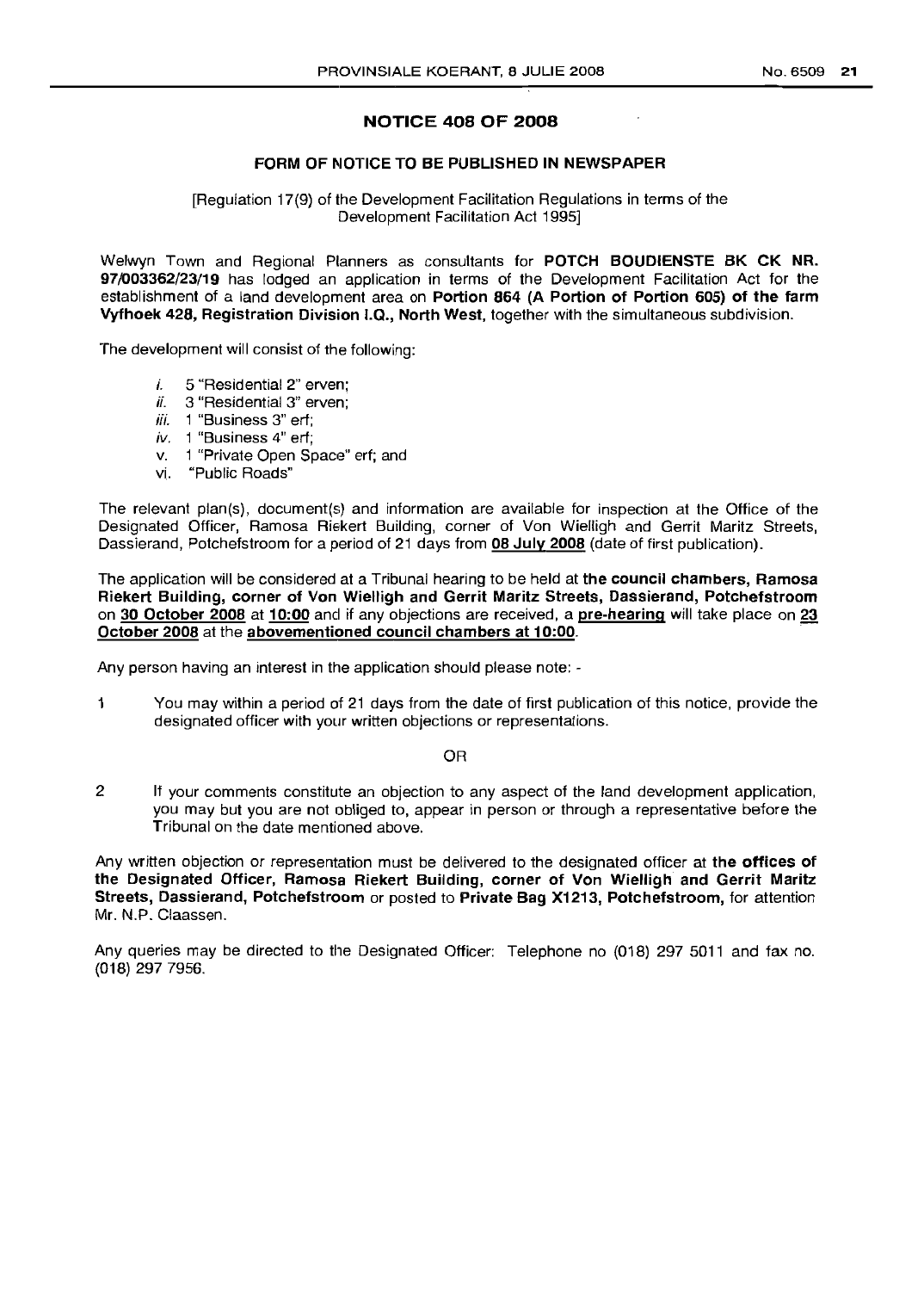# KENNISGEWING 408 VAN 2008

#### VORM VAN KENNISGEWING WAT IN DIE KOERANT GEPUBLISEER MOET WORD

[Regulasie 17(9) van die Regulasies op Ontwikkelingsfasilitering ingevolge die Wet op Ontwikkelingsfasilitering, 1995]

Welwyn Stads-en Steekbeplanners as konsultante van POTCH BOUDIENSTE BK CK NR. 97/003362/23/19 het 'n aansoek ingevolge die Wet op Ontwikkelingsfasilitering, 1995, ingedien vir die stigting van 'n grondontwikkelingsgebied op Gedeelte 864 ('n Gedeelte van Gedeelte 605) van die plaas Vyfhoek 428, Registrasie Afdeling 1.0., Noordwes, tesame met die gelyktydige onderverdeling.

Die ontwikkeling sal uit die volgende bestaan : -

- i. 5 "Residensieel 2" erwe;
- ii. 3 "Residensieel 3" erwe;
- iii. 1 "Besigheid 3" erf;
- iv. 1 Besigheid 4" ert;
- v. 1 "Privaat Oop Ruimte" ert; en
- vi. "Publieke Paaie"

Die betrokke plan(ne), dokument(e) en inligting is ter insae beskikbaar by die Aangewese Beampte, Ramosa Riekert Gebou, hoek van Von Wielligh en Gerrit Maritzstrate, Dassierand, Potchefstroom, vir 'n tydperk van 21 dae vanaf 08 Julie 2008 (datum van eerste publikasie).

Die aansoek sal oorweeg word op 'n sitting van die Tribunaal wat gehou word by die raadsaal, Ramosa Riekert Gebou, hoek van Von Wielligh en Gerrit Maritzstrate, Dassierand, Potchefstroom op 30 Oktober 2008 om 10:00 en indien besware ontvang is, sal 'n voor-verhoor Tribunaal sitting gehou word op 23 Oktober 2008 by die raadsaal soos bo genoem om 10:00.

Enige persoon wat 'n belang in die aansoek het, moet asseblief daarop let dat: -

 $\mathbf{1}$ U binne 'n tydperk van 21 dae vanaf die datum van eerste publikasie van hierdie kennisgewing die aangewese beampte van u geskrewe besware of vertoë kan voorsien.

OF

2 Indien u kommentaar 'n beswaar teen enige aspek van die grondontwikkelingsaansoek daarstel, u of u verteenwoordiger persoonlik voor die Tribunaal kan verskyn op die datum hierbo vermeld, maar u is nie verplig nie.

Enige geskrewe beswaar of vertoë moet afgelewer word by die aangewese beampte by die kantore van die Aangewese Beampte, Ramosa Riekert Gebou, hoek van Von Wielligh en Gerrit Maritzstrate, Dassierand, Potchefstroom of gepos word aan Privaatsak X1213, Potchefstroom, 2520, vir aandag Mnr. N.P. Claassen.

Enige navrae kan gerig word aan die Aangewese Beampte by telefoon no. (018) 2975011 en faks no. (018) 297 7956.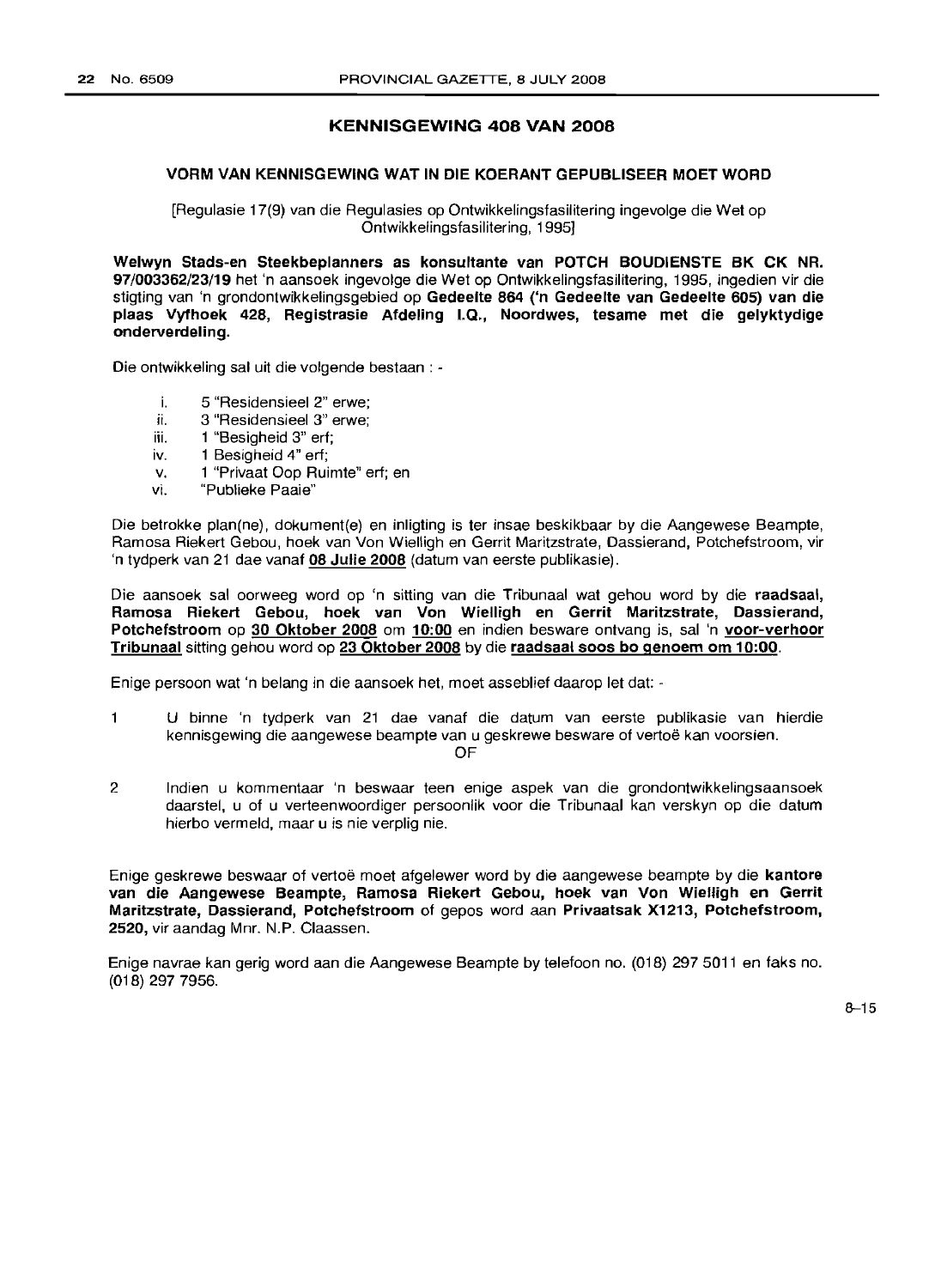1.051 - TAUTER SI WARRANG MARKATER PERKINA

# NOTICE 409 OF 2008



2007/013488/07

01 July 2008

# NOTIFICATION IN SUPPORT OF APPLICATION FOR A SUITABILITY CERTIFICATE, IN TERMS OF THE NORTH WEST GAMBLING ACT, 2001.

Notice is herby given that I, J A Hudson, Chief Executive of Savika Security North West intends submitting an application to the North West Gambling Board for a suitability certificate at the premises of the Sun City Resort, Farm Doornhoek, Ledig Number 909-JQ, North West Province. The application will be open to public inspection at the offices of the Board from 6 June 2008.

Attention is directed to the provisions of Section 29 of the North West Gambling Act, 2001 which makes provision for the lodging of written representations in respect: of the application.

Such representations should be lodged with the Chief Executive Officer, North West Gambling Board, Private Bag x34, Mmabatho, 2745, within one month from 6 June 2008. Any person submitting representations should state in such representation whether or not they wish to make oral representations at the hearing of the application.

JA HUDSON Chief Executive Savika security North West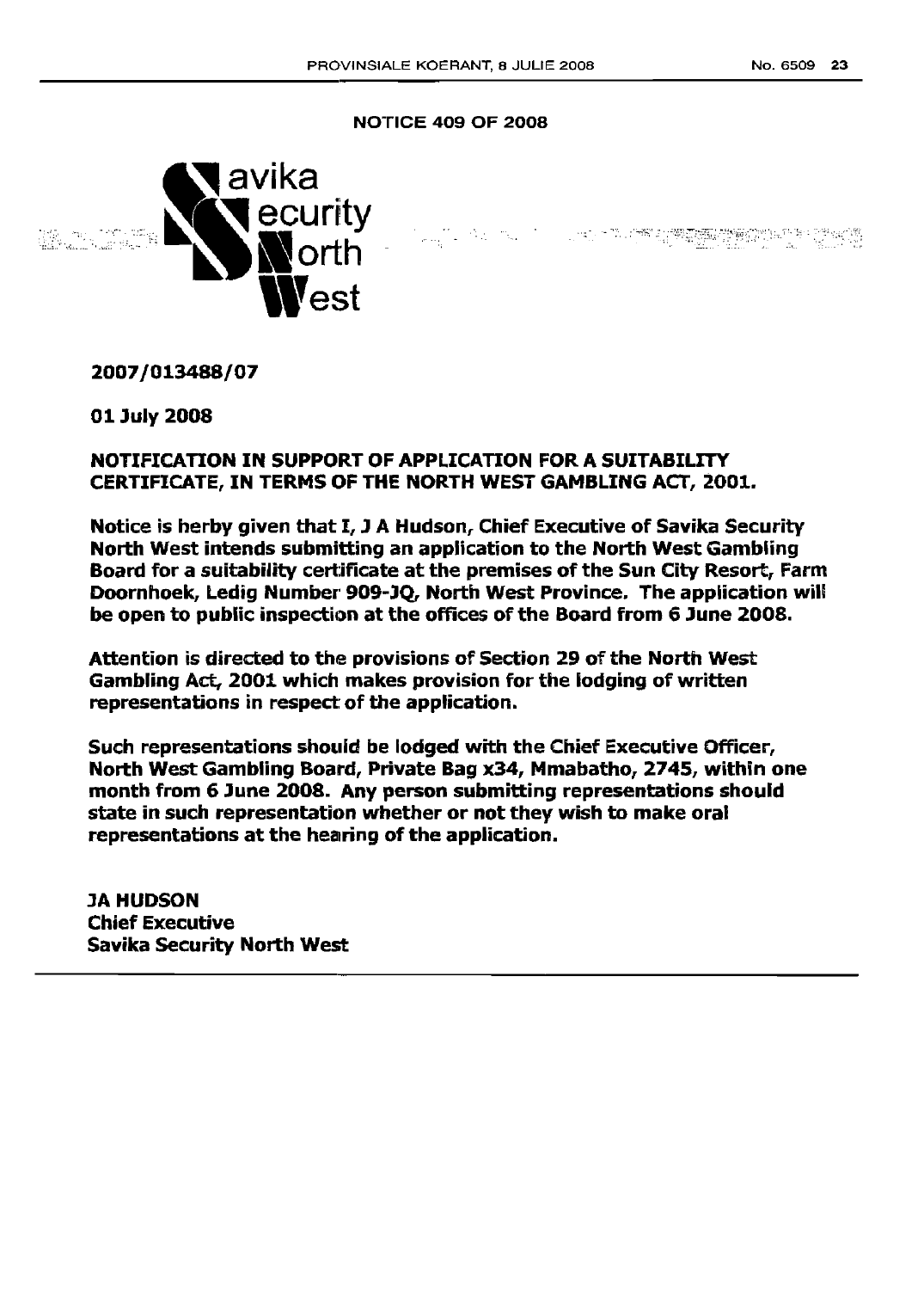# **LOCAL AUTHORITY NOTICES PLAASLIKE BESTUURSKENNISGEWINGS**

# **LOCAL AUTHORITY NOTICE** 272

#### MERAFONG CITY LOCAL MUNICIPALITY

NOTICE OF APPLICATION FOR ESTABLISHMENT OF TOWNSHIP

#### FOCHVILLE EXTENSION 3

The Merafong City Local Municipality hereby gives notice in terms of section 69 (6) (a), read in conjunction with section 96 (3) of the Town-planning and Townships Ordinance, 1986 (Ordinance 15 of 1986), that an application to establish the township referred to in the Annexure hereto, has been received by it.

The particulars of the application will be open for inspection during normal office hours at the office of the Municipal Manager (Room G21), Halites Street, Carletonville), P.O. Box 3, Carletonville, 2500, for a period of 28 (twenty-eight) days from 1 July 2008.

Objections to or representations in respect of the application must be lodged with or made in writing and in duplicate to the Municipal Manager at the above address or at PO Box 3, Carletonville, 2500, within a period of 28 (twenty-eight) days from 1 July 2008.

Closing date for objections/representations: 29 July 2008.

Date of first publication: 1 July 2008.

Date of second publication: 8 July 2008.

#### ANNEXURE

#### Name of township: Fochville Extension 3.

Name of applicant: Lydia Lewis of Velocity Townplanning & Project Management CC on behalf of Trifecta Trading 434 Property 4 (Pty) Ltd.

Number of erven in proposed township: 133 erven, zoned:

Erven 1 to 122: "Residential 1" with Coverage of 60% and Height Restriction of 2 storeys.

Erven 123 to 126: "Residential 2" with a height restriction of 2 storeys, and Density of 25 units/ha.

Erf 127: "Special" for the purpose of access and access control.

Erf 128: "Special" for the purpose of a clubhouse and sport facilities.

Erven 129-133: "Private Open Space".

Description of property: Part of the Remainder of Portion 11 of the farm Kraalkop, 147-10.

Locality of township: The application site is situated to the northwest of the town of Fochville. The proposed development is bounded by Du Preez to the east, Jacaranda Avenue to the north and an extension of Vermeulen Street to the south.

Authorized agent: Velocity Townplanning & Project Management CC. Tel: (012) 997-0579. Fax: (012) 997-1760. Our Ref: T-08-012.

# **PLAASLIKE BESTUURSKENNISGEWING** 272

**-**

#### MERAFONG CITY PLAASLIKE MUNISIPALITEIT

KENNISGEWING VAN AANSOEK OM STIGTING VAN DORP

# DORP: FOCHVILLE UITBREIDING 3

Die Merafong City Plaaslike Munisipaliteit gee hiermee kennis ingevolge artikel 69 (6) (a), saamgelees met artikel 96 (3) van die Ordonnansie op Dorpsbeplanning en Dorpe, 1986 (Ordonnansie 15 van 1986), dat 'n aansoek om die dorp in die Bylae hierby genoem, te stig deur hom ontvang is.

Besonderhede van die aansoek lê ter insae gedurende gewone kantoorure by die kantoor van die Munisipale Bestuurder (Kamer G21, Halitesstraat, Carletonville), Posbus 3, Carletonville, 2500, vir 'n tydperk van 28 (agt-en-twintig) dae vanaf 1 Julie 2008.

Besware teen of vertoe ten opsigte van die aansoek moet binne 'n tydperk van 28 (agt-en-twintig) dae vanaf 1 Julie 2008 skriftelik en in tweevoud by of tot die Munisipale Bestuurder by bovermelde adres of by Posbus 3, Carletonville, 2500, ingedien of gerig word.

Sluitingsdatum vir besware/vertoë: 29 Julie 2008.

Datum van eerste publikasie: 1 Julie 2008.

Datum van tweede publikasie: 8 Julie 2008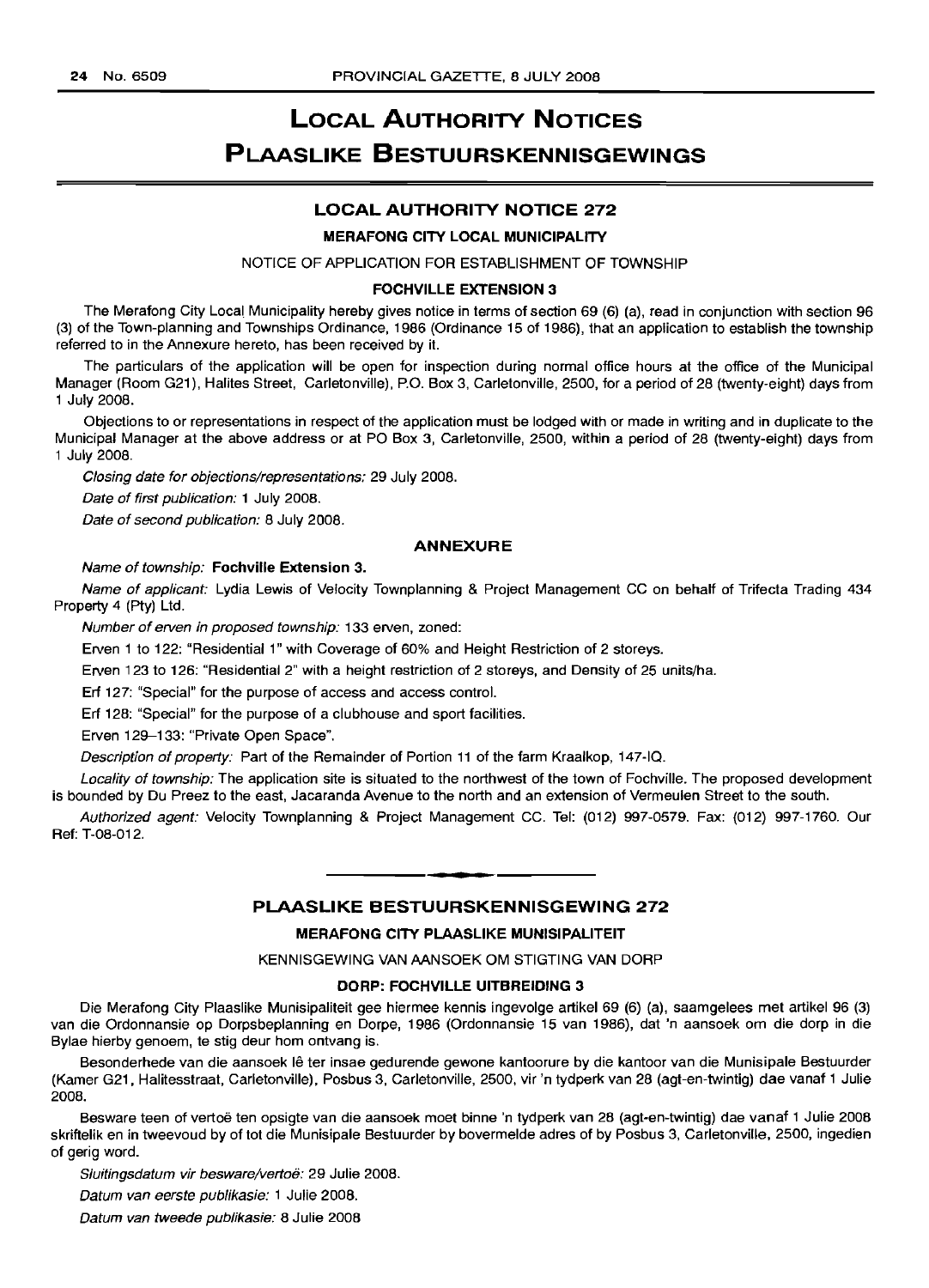#### BYLAE

Naam van dorp: Fochville Uitbreiding 3.

Naam van applikant: Lydia Lewis van Velocity Townplanning & Project Management CC namens Trifecta Trading 434 Property 4 (Pty) Ltd.

Aantal erwe in die beoogde dorp: 133 Erwe, gesoneer:

Erwe 1 tot 122: "Residensieel 1" met 'n dekking van 60% en hoogte beperking van 2 verdiepings.

Erwe 123 tot 126: "Residensieel 2" met 'n hoogte beperking van 2 verdiepings en digtheid van 25 eenhede/ha.

Erf 127: "Spesiaal" vir die doel van toegang en toegangsbeheer.

Erf 128: "Spesiaal" vir die doel van 'n klubhuis en sportfasiliteite.

Erven 129-133: "Privaat Oop Ruimte".

Beskrywing van eiendom: 'n Deel van Restant van Gedeelte 11 van die plaas Kraalkop, 147-IQ.

Ligging van die eiendom: Die eiendom is geleë Noordwes van die dorp Fochville. Die eiendom word gegrens deur Du Preezstraat aan die ooste, Jacaranda Laan ten noorde en die verlenging van Vermeulenstraat aan die suide.

Gemagtigde agent: Velocity Townplanning & Project Management CC. Tel: (012) 997-0579. Faks: (012) 997-1760. Ons Verw: T-08-012.

1-8

# LOCAL AUTHORITY NOTICE 277

#### LOCAL MUNICIPALITY OF MADIBENG

# HARTBEESPOORT AMENDMENT SCHEME 257

Notice is hereby given in terms of Section 57 (1) of the Town-planning and Townships Ordinance, 1986 (Ordinance 15 of 1986), that the Local Municipality of Madibenq has approved an amendment scheme being an amendment of the Hartbeespoort Town-planning Scheme, 1993, by the rezoning of Erf 333, Schoemansville, from "Residential 1" to "Residential 3" with Height Zone H8 (height: 2 storeys, coverage: 60%, FAR: 1,2).

Map 3 and the scheme clauses of the amendment scheme are filed at the offices of the Local Municipality of Madibeng and are available for inspection at normal office hours.

This amendment is known as Hartbeespoort Amendment Scheme 257 and shall come into operation on the date of publication of this notice.

#### P. M. Mapulane, Municipal Manager

Municipal Offices, Van Velden Street, Brits; P.O. Box 106, Brits, 0250.

(Reference Number: 15/2/2/3/257 HBPT)

(Notice No. 13/2008)

# LOCAL AUTHORITY NOTICE 278

# RUSTENBURG AMENDMENT SCHEME 227

Notice is hereby given in terms of the provisions of section 57 (1) (a) of the Town-planning and Townships Ordinance, 1986, that the Rustenburg Local Municipality has approved the amendment of the Rustenburg Land Use Management Scheme, 2005, by the rezoning of Portion 175 of the farm Modderfontein No. 332 JO, from "Unique Agricultural/High Potential" to "Special" for the purposes of a private resort, guest house and an additional dwelling unit.

Map 3 and the scheme clauses of the amendment scheme are filed with the Regional Director, North West Provincial Administration, Private Bag X1213, Potchefstroom, 2520, and the Municipal Manager, Room 620, Municipal Offices, Beyers Naude Drive, Rustenburg, and are open for inspection at all reasonable times.

This amendment is known as Rustenburg Amendment Scheme 227 with Annexure 510 and shall come into operation on the date of the publication hereof.

## Mr A. BOSHOFF, Municipal Manager

Municipal Offices, PO Box 16, Rustenburg, 0300 (Notice No. 113/2008)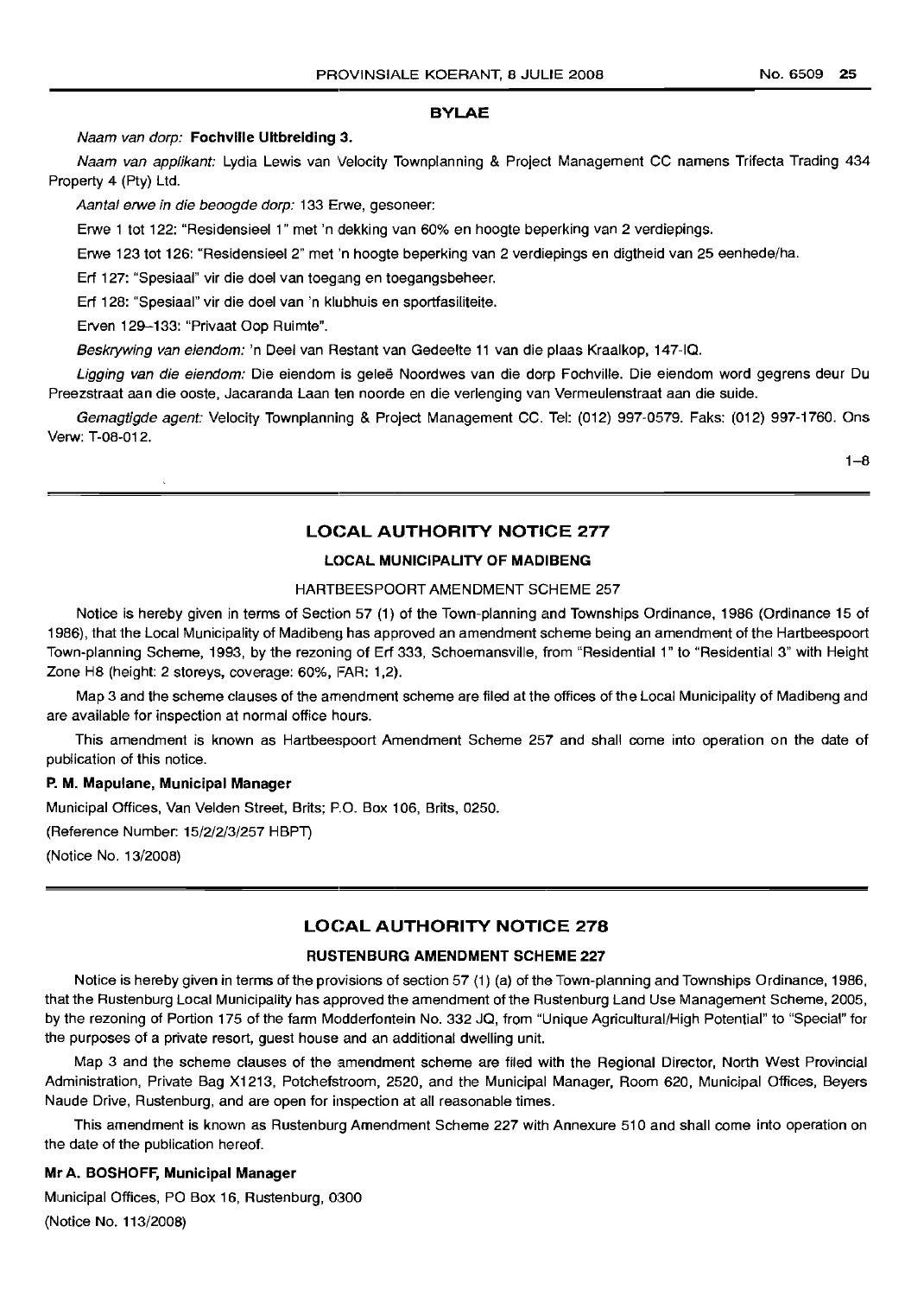## PLAASLIKE BESTUURSKENNISGEWING 278

#### RUSTENBURG-WYSIGINGSKEMA 227

Kennis geskied hiermee ingevolge die bepalings van artikel 57 (1) (a) van die Ordonnansie op Dorpsbeplanning en Dorpe, 1986, dat die Rustenburg Plaaslike Munisipaliteit die wysiging van die Rustenburg Land Use Management Scheme, 2005, goedgekeur het deur die hersonering van Gedeelte 175 van die plaas Modderfontein No. 332 JQ, vanaf "Unieke Landbou/Hoe Potensiaal" na "Spesiaal" vir die doeleindes van 'n privaat cord, gastehuis en 'n addisionele wooneenheid.

Kaart 3 en die skemaklousules van die wysigingskema word in bewaring gehou deur die Streekdirekteur, Noordwes Provinsiale Administrasie, Privaatsak X1213, Potchefstroom, 2520, en die Munisipale Bestuurder, Kamer 620, Munisipale Kantore, Beyers Nauderylaan, Rustenburg, en is te aile redelike tye ter insae beskikbaar.

Hierdie wysiging staan bekend as Rustenburg-wysigingskema 227 met Bylae 510 en sal in werking tree op die datum van publikasie hiervan.

#### Mnr. A. BOSHOFF, Munisipale Bestuurder

Munisipale Kantore, Posbus 16, Rustenburg, 0300 (Kennisgewing No. 113/2008)

# LOCAL AUTHORITY NOTICE 279

#### RUSTENBURG AMENDMENT SCHEME 369

Notice is hereby given in terms of the provisions of section 57 (1) (a) of the Town-planning and Townships Ordinance, 1986, that the Rustenburg Local Municipality has approved the amendment of the Rustenburg Land Use Management Scheme, 2005, by the rezoning of Portion 1 of Erf 885, Rustenburg, from "Residential 1" to "Residential 2".

Map 3 and the scheme clauses of the amendment scheme are filed with the Regional Director, North West Provincial Administration, Private Bag X1213, Potchefstroom, 2520, and the Municipal Manager, Room 620, Missionary Mpheni House, Beyers Naude Drive, Rustenburg, and are open for inspection at all reasonable times.

This amendment is known as Rustenburg Amendment Scheme 369 and shall come into operation on the date of the publication hereof.

## Mr A. BOSHOFF, Municipal Manager

Missionary Mpheni House, PO Box 16, Rustenburg, 0300

# PLAASLIKE BESTUURSKENNISGEWING 279

**•**

#### RUSTENBURG-WYSIGINGSKEMA 369

Kennis geskied hiermee ingevolge die bepalings van artikel 57 (1) (a) van die Ordonnansie op Dorpsbeplanning en Dorpe, 1986, dat die Rustenburg Plaaslike Munisipaliteit die wysiging van die Rustenburg Grondgebruiksbeheerskema, 2005, goedgekeur het deur die hersonering van Gedeelte 1 van Erf 885, Rustenburg, vanaf "Residensieel 1" na "Residensieel 2".

Kaart 3 en die skemaklousules van die wysigingskema word in bewaring gehou deur die Streekdirekteur, Noordwes Provinsiale Administrasie, Privaatsak X1213, Potchefstroom, 2520, en die Munisipale Bestuurder, Kamer 620, Missionary Mpheni House, Beyers Nauderylaan, Rustenburg, en is te aile redelike tye ter insae beskikbaar.

Hierdie wysiging staan bekend as Rustenburg-wysigingskema 369 en sal in werking tree op die datum van publikasie hiervan.

## Mnr. A. BOSHOFF, Munisipale Bestuurder

Missionary Mpheni House, Posbus 16, Rustenburg, 0300

# LOCAL AUTHORITY NOTICE 280

#### RUSTENBURG AMENDMENT SCHEME 381

Notice is hereby given in terms of the provisions of section 57 (1) (a) of the Town-planning and Townships Ordinance, 1986, that the Rustenburg Local Municipality has approved the amendment of the Rustenburg Land Use Management Scheme, 2005, by the rezoning of Stands 744 up to 752, Proteapark Extension 1, from "Residential 1" to "Residential 2".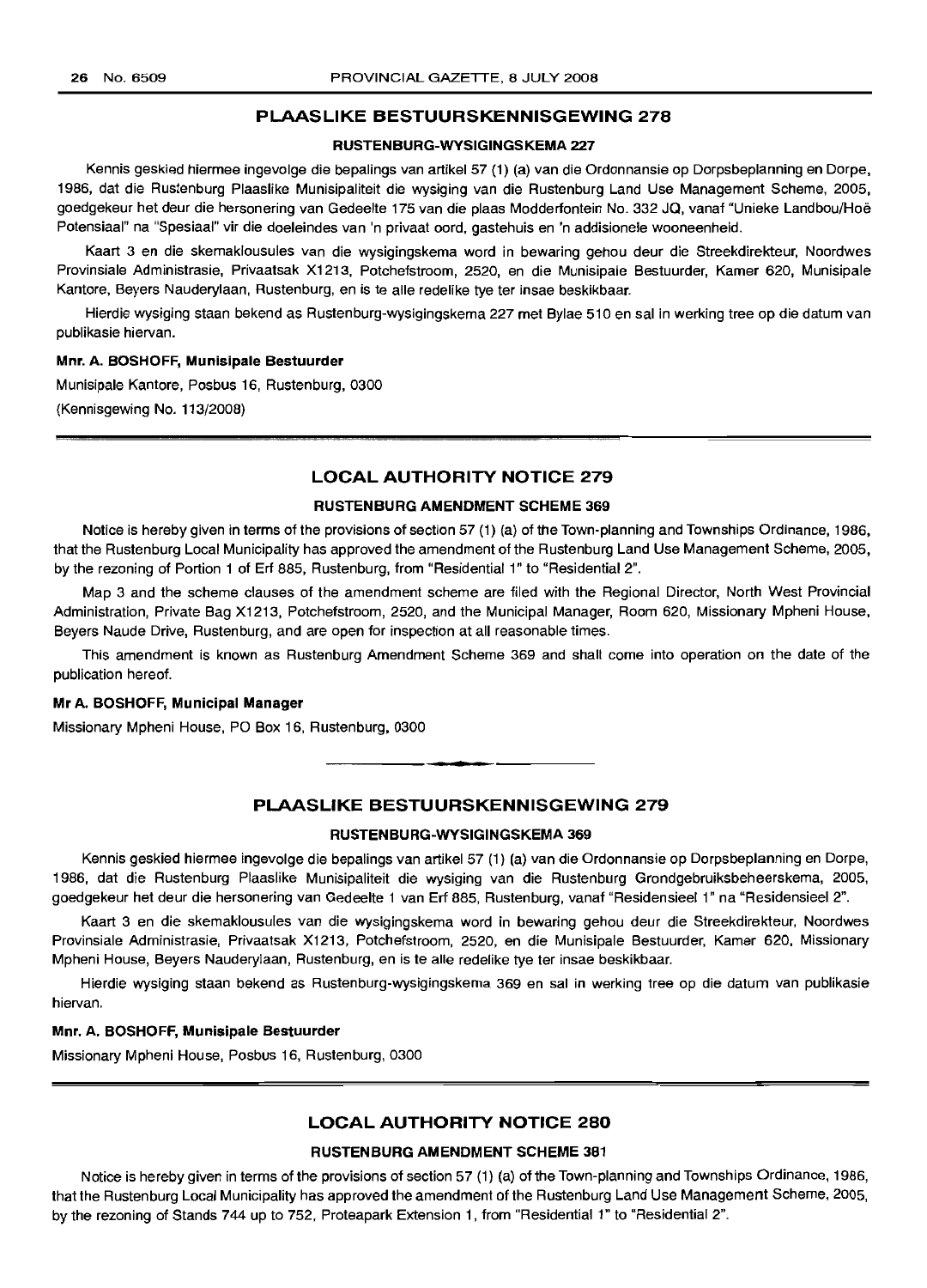Map 3 and the scheme clauses of the amendment scheme are filed with the Regional Director, North West Provincial Administration, Private Bag X1213, Potchefstroom, 2520, and the Municipall Manager, Room 620, Missionary Mpheni House, Beyers Naude Drive, Rustenburg, and are open for inspection at all reasonable times.

This amendment is known as Rustenburg Amendment Scheme 381 and shall come into operation on the date of the publication hereof.

#### **Mr A. BOSHOFF, Municipal Manager**

Missionary Mpheni House, PO Box 16, Rustenburg, 0300

# **PLAASLlI<E BESTUURSKENNISGEWING 280**

.**-.**

#### **RUS'rENBURG-WYSIGINGSKEMA 381**

Kennis geskied hiermee ingevolge die bepallnqs van artikel 57 (1) (a) van die Ordonnansie op Dorpsbeplanning en Dorpe, 1986, dat die Rustenburg Plaaslike Munisipaliteit die wysiging van die Rustenburg Grondgebruiksbeheerskema, 2005, goedgekeur het deur die hersonering van Erwe 744 tot 752, Proteapark Uitbreiding 1, vanaf "Residensieel 1" na "Residensieel 2".

Kaart 3 en die skemaklousules van die wysigingskema word in bewaring gehou deur die Streekdirekteur, Noordwes Provinsiale Administrasie, Privaatsak X1213, Potchefstroom, 2520, en die Munisipale Bestuurder, Kamer 620, Missionary Mpheni House, Beyers Nauderylaan, Rustenburg, en is te aile redelike tye ter insae beskikbaar.

Hierdie wysiging staan bekend as Rustenburg-wysigingskema 381 en sal in werking tree op die datum van publikasie hiervan.

#### **Mnr. A. BOSHOFF, Munisipale Bestuurder**

Missionary Mpheni House, Posbus 16, Rustemburg, 0300

# **LOCAL AUTHORITY NOTICE 281**

#### **RUSTENBURG AMENDMENT SCHEME 382**

Notice is hereby given in terms of the provisions of section 57 (1) (a) of the Town-planning and Townships Ordinance, 1986, that the Rustenburg Local Municipality has approved the amendment of the Rustenburg Land Use Management Scheme, 2005, by the rezoning of Stands 732 up to 737, Proteapark Extension 1 from "Residential 1" to "Residential 2".

Map 3 and the scheme clauses of the amendment scheme are filed with the Regional Director, North West Provincial Administration, Private Bag X1213, Potchefstroom, 2520, and the Municipal Manager, Room 620, Missionary Mpheni House, Beyers Naude Drive, Rustenburg, and are open for inspection at all reasonable times.

This amendment is known as Rustenburg Amendment Scheme 382 and shall come into operation on the date of the publication hereof.

# **Mr A. BOSHOFF, Municipal Manager**

Missionary Mpheni House, PO Box 16, Rustemburg, 0300

# **PLAASLIKE BESTUURSKENNISGEWING 281**

**-.**

#### **RUSTENBURG-WYSIGINGSKEMA 382**

Kennis geskied hiermee ingevolge die bepalings van artikel 57 (1) (a) van die Ordonnansie op Dorpsbeplanning en Dorpe, 1986, dat die Rustenburg Plaaslike Munisipaliteit die wysiging van die Rustenburg Grondgebruiksbeheerskema, 2005, goedgekeur het deur die hersonering van Erwe 732 tot 737, Proteapark Uitbreiding 1 vanaf "Residensieel 1" na "Residensieel 2".

Kaart 3 en die skemaklousules van die wysigingskema word in bewaring gehou deur die Streekdirekteur, Noordwes Provinsiale Administrasie, Privaatsak X1213, Potchefstroom, 2520, en die Munisipale Bestuurder, Kamer 620, Missionary Mpheni House, Beyers Nauderylaan, Rustenburg, en is te aile redelike tye ter insae beskikbaar.

Hierdie wysiging staan bekend as Hustenburq-wyslqlnqskerna 382 en sal in werking tree op die datum van publikasie hiervan.

# **Mnr. A. BOSHOFF, Munisipale Bestuurder**

Missionary Mpheni House, Posbus 16, Rustenburg, 0300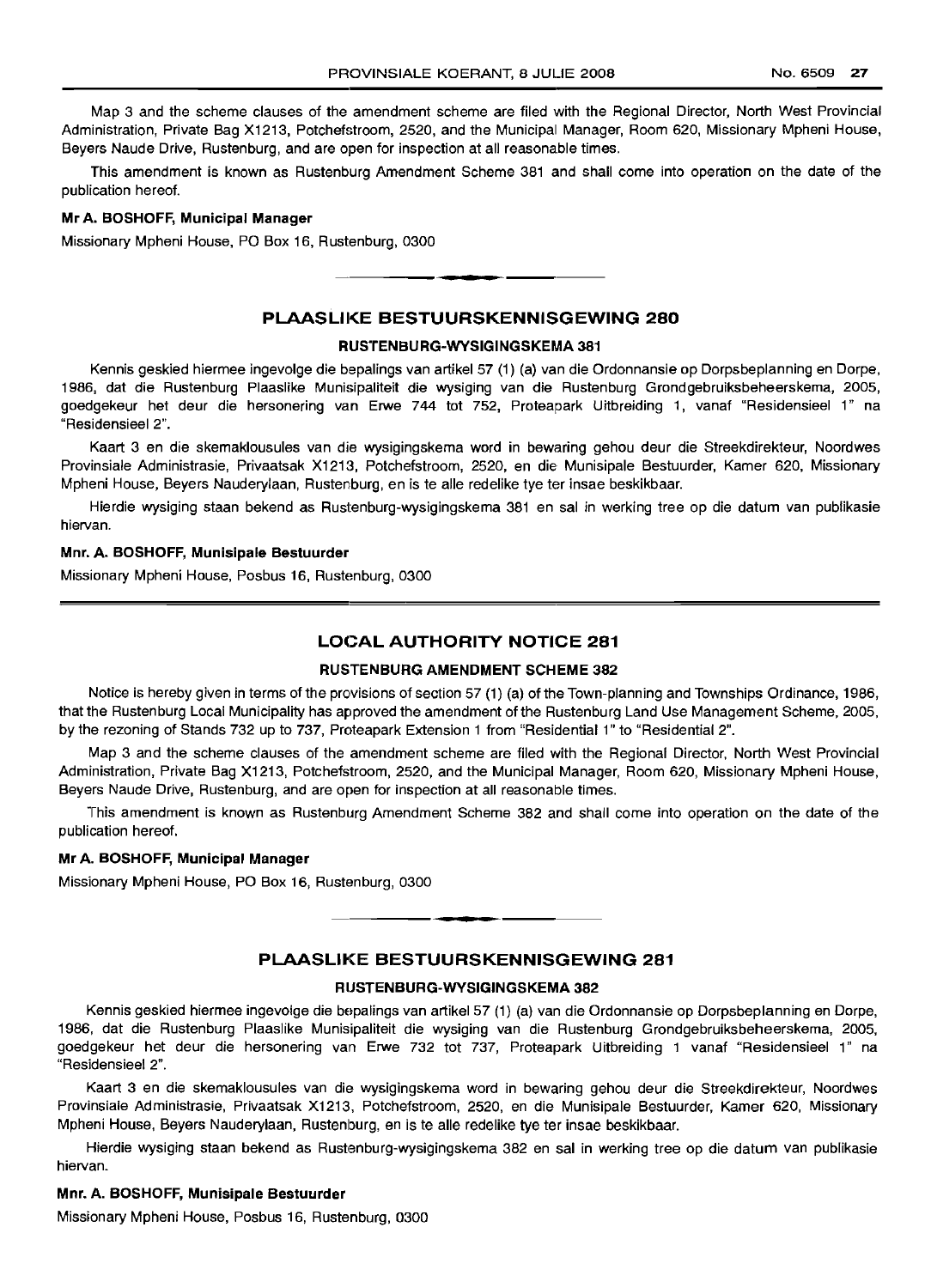# **LOCAL AUTHORITY NOTICE 282**

# **RUSTENBURG AMENDMENT SCHEME 383**

Notice is hereby given in terms of the provisions of section 57 (1) (a) of the Town-planning and Townships Ordinance, 1986, that the Rustenburg Local Municipality has approved the amendment of the Rustenburg Land Use Management Scheme, 2005, by the rezoning of Stands 618, 620 up to 628, Proteapark Extension 1 from "Residential 1" to "Residential 2".

Map 3 and the scheme clauses of the amendment scheme are filed with the Regional Director, North West Provincial Administration, Private Bag X1213, Potchefstroom, 2520, and the Municipal Manager, Room 620, Missionary Mpheni House, Beyers Naude Drive, Rustenburg, and are open for inspection at all reasonable times.

This amendment is known as Rustenburg Amendment Scheme 383 and shall come into operation on the date of the publication hereof.

#### **Mr A. BOSHOFF, Municipal Manager**

Missionary Mpheni House, PO Box 16, Rustenburg, 0300

# **PLAASLIKE BESTUURSKENNISGEWING 282**

**•**

#### **RUSTENBURG-WYSIGINGSKEMA 383**

Kennis geskied hiermee ingevolge die bepalings van artikel 57 (1) (a) van die Ordonnansie op Dorpsbeplanning en Dorpe, 1986, dat die Rustenburg Plaaslike Munisipaliteit die wysiging van die Rustenburg Grondgebruiksbeheerskema, 2005, goedgekeur het deur die hersonering van Erwe 618, 620 tot by 628, Proteapark Extension 1 vanaf "Residensieel 1" na "ResidensieeI2".

Kaart 3 en die skemaklousules van die wysigingskema word in bewaring gehou deur die Streekdirekteur, Noordwes Provinsiale Administrasie, Privaatsak X1213, Potchefstroom, 2520, en die Munisipale Bestuurder, Kamer 620, Missionary Mpheni House, Beyers Nauderylaan, Rustenburg, en is te aile redelike tye ter insae beskikbaar.

Hierdie wysiging staan bekend as Rustenburg-wysigingskema 383 en sal in werking tree op die datum van publikasie hiervan.

#### **Mnr. A. BOSHOFF, Munisipale Bestuurder**

Missionary Mpheni House, Posbus 16, Rustenburg, 0300

# **LOCAL AUTHORITY NOTICE 283**

#### **RUSTENBURG AMENDMENT SCHEME 384**

Notice is hereby given in terms of the provisions of section 57 (1) (a) of the Town-planning and Townships Ordinance, 1986, that the Rustenburg Local Municipality has approved the amendment of the Rustenburg Land Use Management Scheme, 2005, by the rezoning of Stands 953, 956, 960 up to 965, Proteapark Extension 1 from "Residential 1" to "Residential 2".

Map 3 and the scheme clauses of the amendment scheme are filed with the Regional Director, North West Provincial Administration, Private Bag X1213, Potchefstroom, 2520, and the Municipal Manager, Room 620, Missionary Mpheni House, Beyers Naude Drive, Rustenburg, and are open for inspection at all reasonable *times.*

This amendment is known as Rustenburg Amendment Scheme 384 and shall come into operation on the date of the publication hereof.

# **Mr A. BOSHOFF, Municipal Manager**

Missionary Mpheni House, PO Box 16, Rustenburg, 0300

# **PLAASLIKE BESTUURSKENNISGEWING 283**

#### **RUSTENBURG-WYSIGINGSKEMA 384**

Kennis geskied hiermee ingevolge die bepalings van artikel 57 (1) (a) van die Ordonnansie op Dorpsbeplanning en Dorpe, 1986, dat die Rustenburg Plaaslike Munisipaliteit die wysiging van die Rustenburg Grondgebruiksbeheerskema, 2005, goedgekeur het deur die hersonering van Erwe 953, 956, 960 tot by 965, Proteapark Extension 1 vanaf "Residensieel 1" na "Residensieel 2".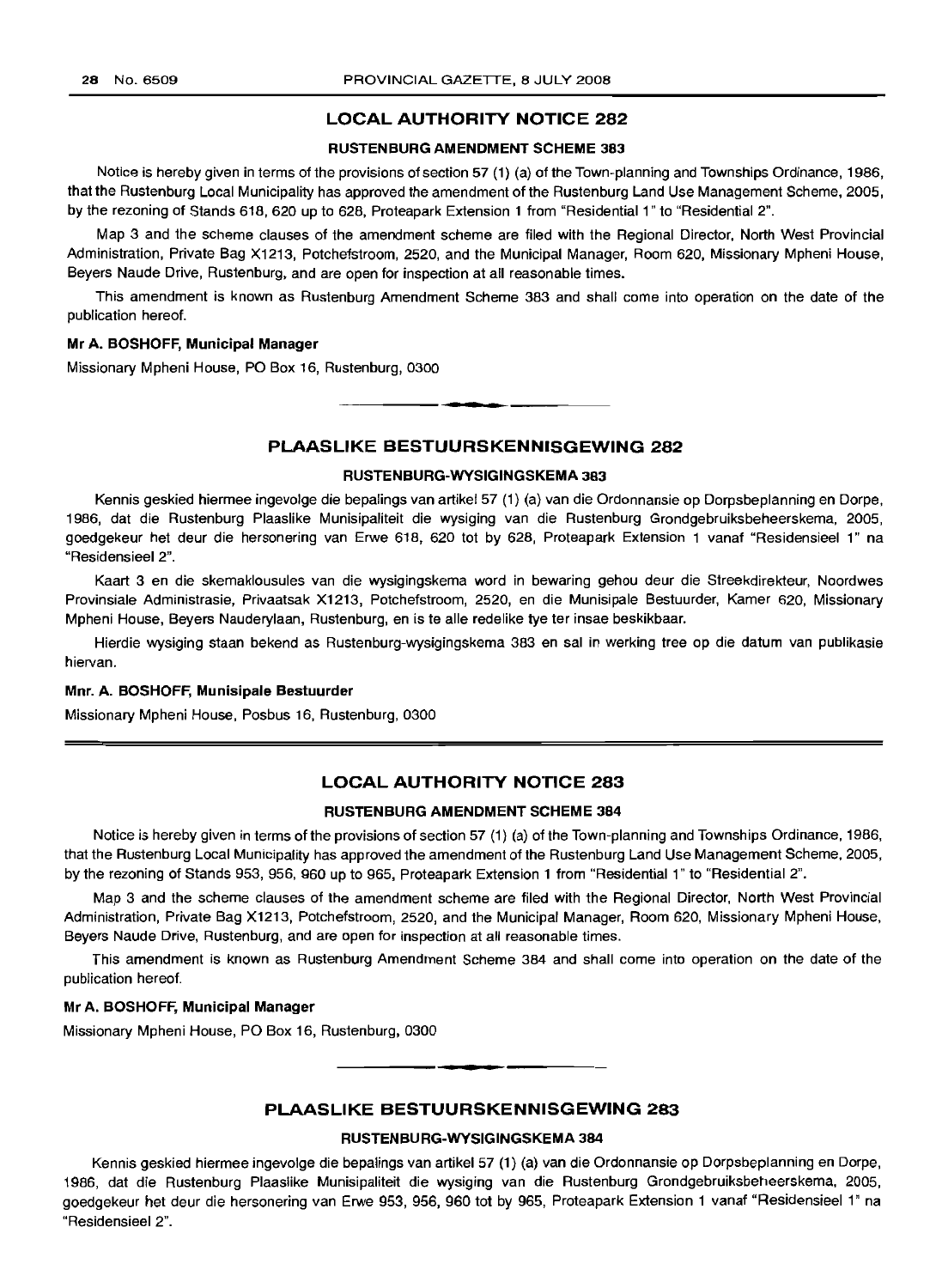Kaart 3 en die skemaklousules van die wysigingskema word in bewaring gehou deur die Streekdirekteur, Noordwes Provinsiale Administrasie, Privaatsak X1213, Potchefstroom, 2520, en die Munisipale Bestuurder, Kamer 620, Missionary Mpheni House, Beyers Nauderylaan, Rustenburg, en is te aile redelike tye ter insae beskikbaar.

Hierdie wysiging staan bekend as Rustenburg-wysigingskema 384 en sal in werking tree op die datum van publikasie hiervan.

#### Mnr. A. BOSHOFF, Munisipale Bestuurder

Missionary Mpheni House, Posbus 16, Rustenburg, 0300

# LOCAL AUTHORITY NOTICE 284

#### RUSTENBURG AMENDMENT SCHEME 385

Notice is hereby given in terms of the provisions of section 57 (1) (a) of the Town-planning and Townships Ordinance, 1986, that the Rustenburg Local Municipality has approved the amendment of the Rustenburg Land Use Management Scheme, 2005, by the rezoning of Stands 940 up to 951, Proteapark Extension 1 from "Residential 1" to "Residential 2".

Map 3 and the scheme clauses of the amendment scheme are filed with the Regional Director, North West Provincial Administration, Private Bag X1213, Potchefstroom, 2520, and the Municipal Manager, Room 620, Missionary Mpheni House, Beyers Naude Drive, Rustenburg, and are open for inspection at all reasonable times.

This amendment is known as Rustenburg Amendment Scheme 385 and shall come into operation on the date of the publication hereof.

# Mr A. BOSHOFF, Municipal Manager

Missionary Mpheni House, PO Box 16, Rustenburg, 0300

# PLAASLIKE BESTUURSKENNISGEWING 284

**• •**

#### RUSTENBURG-WYSIGINGSKEMA 385

Kennis geskied hiermee ingevolge die bepalings van artikel 57 (1) (a) van die Ordonnansie op Dorpsbeplanning en Dorpe, 1986, dat die Rustenburg Plaaslike Munisipaliteit die wysiging van die Rustenburg Grondgebruiksbeheerskema, 2005, goedgekeur het deur die hersonering van Erwe 940 tot by 951, Proteapark Extension 1 vanaf "Residensieel 1" na "Residensieel 2".

Kaart 3 en die skemaklousules van die wysigingskema word in bewaring gehou deur die Streekdirekteur, Noordwes Provinsiale Administrasie, Privaatsak X1213, Potchefstroom, 2520, en die Munisipale Bestuurder, Kamer 620, Missionary Mpheni House, Beyers Nauderylaan, Rustenburg, en is te aile redelike tye ter insae beskikbaar.

Hierdie wysiging staan bekend as Rustenburg-wysigingskema 385 en sal in werking tree op die datum van publikasie hiervan.

#### Mnr. A. BOSHOFF, Munisipale Bestuurder

Missionary Mpheni House, Posbus 16, Rustenburg, 0300

## LOCAL AUTHORITY NOTICE 285

#### RUSTENBURG AMENDMENT SCHEME 386

Notice is hereby given in terms of the provisions of section 57 (1) (a) of the Town-planning and Townships Ordinance, 1986, that the Rustenburg Local Municipality has approved the amendment of the Rustenburg Land Use Management Scheme, 2005, by the rezoning of Stands 922 and 928 up to 939, Proteapark Extension 1 from "Residential 1" to "Residential 2".

Map 3 and the scheme clauses of the amendment scheme are filed with the Regional Director, North West Provincial Administration, Private Bag X1213, Potchefstroom, 2520, and the Municipal Manager, Room 620, Missionary Mpheni House, Beyers Naude Drive, Rustenburg, and are open for inspection at all reasonable times.

This amendment is known as Rustenburg Amendment Scheme 386 and shall come into operation on the date of the publication hereof.

## Mr A. BOSHOFF, Municipal Manager

Missionary Mpheni House, PO Box 16, Rustenburg, 0300